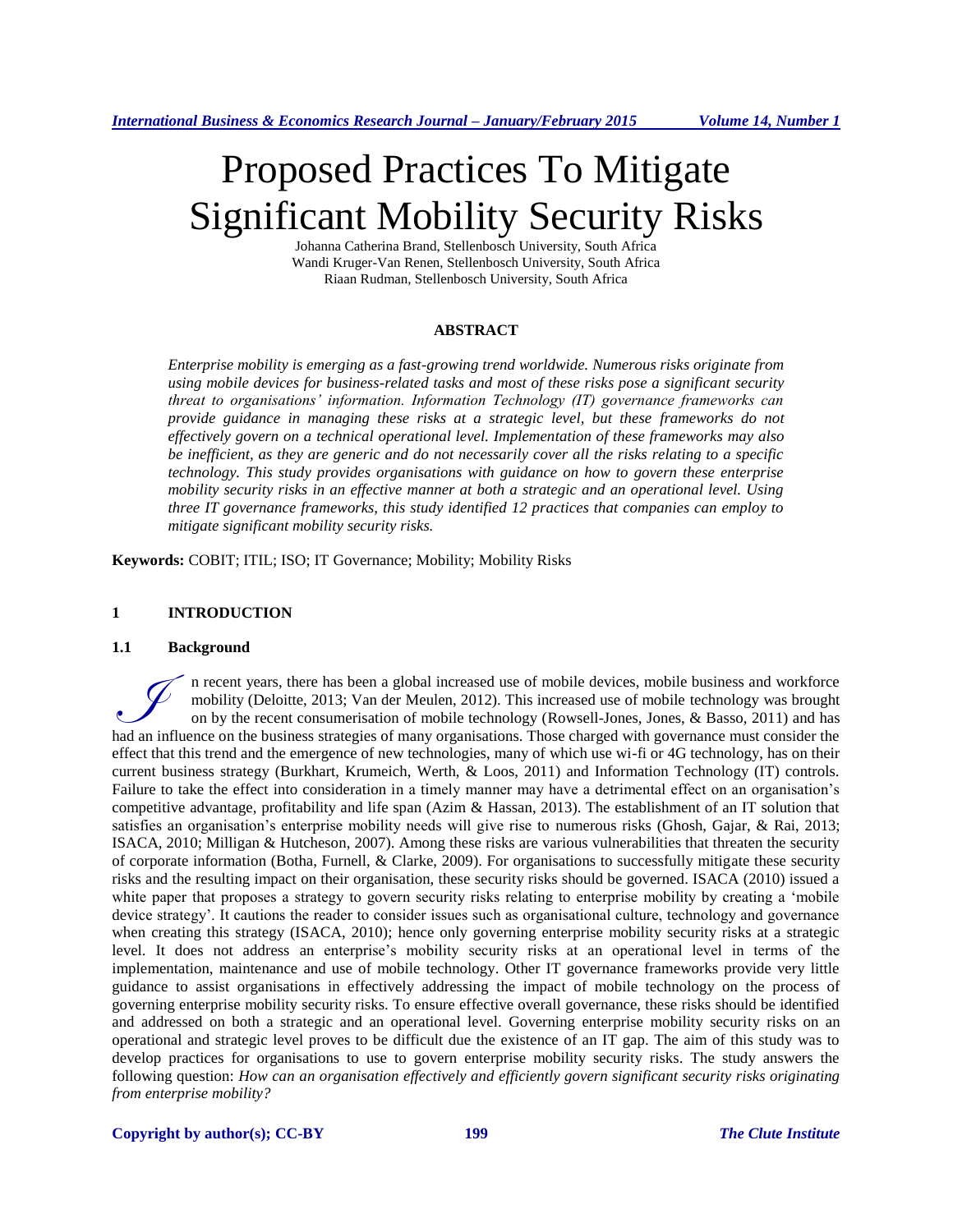Section 2 defines enterprise mobility and motivates why a need exists to govern mobility security risks. The importance of IT governance together with the weakness of IT governance frameworks is also discussed. Section 2 concludes with an overview of relevant IT governance frameworks. Section 3 discusses the security risks relating to mobile technologies. Using the security risks identified in Section 3, the processes of the IT governance frameworks that are applicable to mobility security risks are identified in Section 4. Thereafter, a list of practices that will assist organisations in effectively and efficiently governing enterprise mobility security risks is outlined. The study is concluded in Section 5.

## **1.2 Research Methodology**

A non-empirical study was conducted by reviewing the existing literature. The historical analysis conducted during the literature review (refer to steps 1–3) followed a concept-centric approach, as suggested by Webster and Watson (2002), and a four-stage approach, as suggested by Sylvester, Tate and Johnstone (2011). Each stage was carried out iteratively and incrementally. Initially, a broad range of selection criteria was deliberately chosen, and the selection and number of articles included in this study varied as the author moved through the process. The timeline distribution of the final selection of articles is between 1990 and 2013.

1. The searching stage: Search terms included 'enterprise mobility', 'security risks resulting from enterprise mobility', 'IT governance principles', 'IT governance control frameworks', 'business/IT alignment and IT gap', 'the governance of enterprise mobility security risks', 'access paths' and 'IT architectural components'. Interloan services, library books, online bibliographic databases and professional subscriptions (for example *IEEE*, *Science Direct* and *Ebsco Host*) were used to conduct the literature study. No screening of the articles for reputation of journal, quality of methods, academic focus or any other criteria took place. The only requirement was that the articles fall broadly within the scope of the study. This process provided a set of 253 possible items.

This stage gave the author an idea of the diversity and scope of the topic. The scope was then adjusted to include seminal articles. The following questions were taken into consideration during the selection of seminal articles: *Does it make a substantial scholarly contribution? Has the specific article been cited sufficiently and often enough to be regarded as a guiding influence?* The specific articles chosen for this study were monitored for objectivity and appropriate distribution across the timeline.

- 2. Article selection: This entailed refining the original selection of items according to recurring themes. For the purpose of this study, the recurring themes included 'security risks resulting from enterprise mobility', 'business/IT alignment and IT gap', 'the governance of enterprise mobility security risks' and 'access paths'. This process was followed by a more detailed reading of the abstracts, introductions and conclusions of the articles. The result of this stage was that the original selection of items was reduced to 92 items. The outcomes of this stage helped the author to establish the conceptual, theoretical and methodological concerns with regard to the study.
- 3. Appraisal stage: A detailed reading of each article took place during the appraisal stage. The different themes were compiled into thematic context by making notes on the articles. This stage concluded with the identification of the main concepts and aspects that should be considered and addressed with regard to the governance of security risks resulting from enterprise mobility.
- 4. Data-analysis stage: In the data-analysis stage, the author followed activities such as combining, integrating, modifying, rearranging, composing and generalising concepts that were identified during the appraisal stage to ensure that a theme runs through the study, which assisted in preparing practices to govern mobility security risks.

From the literature review, the author was able to do the following:

- Obtain an understanding of the technology driving a mobile solution, as well as the components that make up the technology. Only the IT architectural components and access paths that may form part of the generic design of an established IT solution addressing enterprise mobility needs were considered and it therefore cannot be seen as an exhaustive list of all possibilities.
- Identify significant security risks originating from enterprise mobility.

#### **Copyright by author(s); CC-BY 200** *The Clute Institute*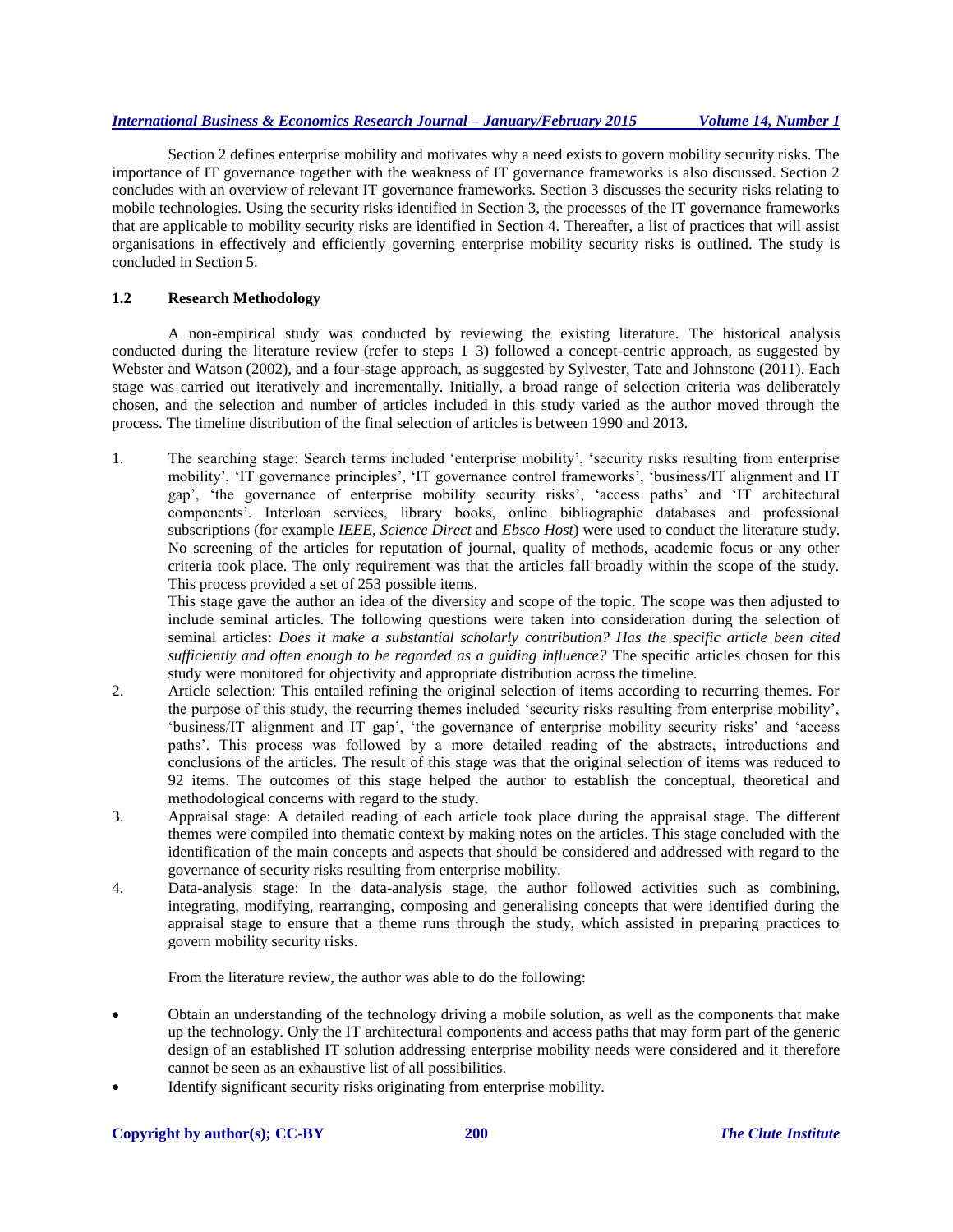- Review different IT governance frameworks to firstly assess which IT governance frameworks address enterprise mobility security risks and to secondly identify the processes listed in these IT governance frameworks that appear to be most relevant for assisting organisations during the process of governing enterprise mobility security risks. The study assessed all high-level processes listed in COBIT 5, as well as the 26 processes contained in ITIL. The processes listed in ISO/IEC 27002 and ISO/IEC 27014 were evaluated in conjunction with applicable information pertaining to these processes, as discussed in ISO/IEC 27000 and ISO/IEC 27001. These frameworks were selected because they are widely adopted and have recently been updated. Only the IT governance processes that are applicable to enterprise mobility security risks were considered. Moreover, this study considered the governance of significant security risks originating from enterprise mobility and therefore only the high-level processes listed in the IT governance frameworks were considered. Although each IT governance framework has complementary publications to assist in, for example, implementation or specific use thereof, these guidelines and complementary guides did not form part of the scope of this study.
- Map the security risks identified from the literature against the relevant, significant IT governance processes that organisations should implement to effectively govern enterprise mobility security risks.
- Consolidate any overlapping or processes that are similar from the IT governance frameworks listed in Step 4 in order to develop a list of practices to govern significant enterprise mobility security risks. This was done because the IT Governance Institute (2008) argues that the IT control processes from various IT governance frameworks should be combined to ensure a strong basis for the effective governance of risks.

## **2 LITERATURE REVIEW**

## **2.1 Enterprise Mobility**

Gartner (2013) describes 'mobile business' in its IT glossary as follows:

*New business models enabled by the extensive deployment of key mobile and wireless technologies and devices, and by the inherent mobility of most people's work styles and lifestyles. The value proposition of m-business is that the user can benefit from information or services any time and in any place.*

Ghoda (2009) defines 'enterprise mobility' as follows:

*Enterprise mobility represents the ability of organizations to transform from a traditional organization to a virtual organization. Enterprise mobility enables globally distributed and diversified interorganization and intraorganization teams to access, collaborate on, and process information and execute different business processes utilizing wireless satellite networking-based information systems and services.* 

In the literature, the term 'mobility' is used interchangeably to refer to 'mobile business', 'enterprise mobility' and 'mobile computing'. In principle, the term 'mobility or 'mobile computing' refers to a business model where employees make use of mobile technology to perform business tasks (Cuddy, 2009; Gartner's IT Glossary, 2013; Ghoda, 2009; Welling, 1999). It is important to be able to link the mobile device to performing business tasks. ISACA (2012) notes that the term 'mobile device' can include a wide range of devices that have the ability to be moved. Examples include traditional mobile phones, smartphones and tablet personal computers with wireless connectivity.

## **2.2 Components Underlying Mobile Technologies**

In order to understand the technology underlying mobile technologies, it is necessary to consider the access paths, IT architecture components and relevant configuration controls in generic mobile technology. An access path is described by Boshoff (1990) as follows:

*A user performs computerised activities by activating an access path. An access path is formed by the various IT components that need to be activated in order for a typical user (business, IT or otherwise) request (functionality, data or otherwise) to be executed, in order to access computer controlled resources.*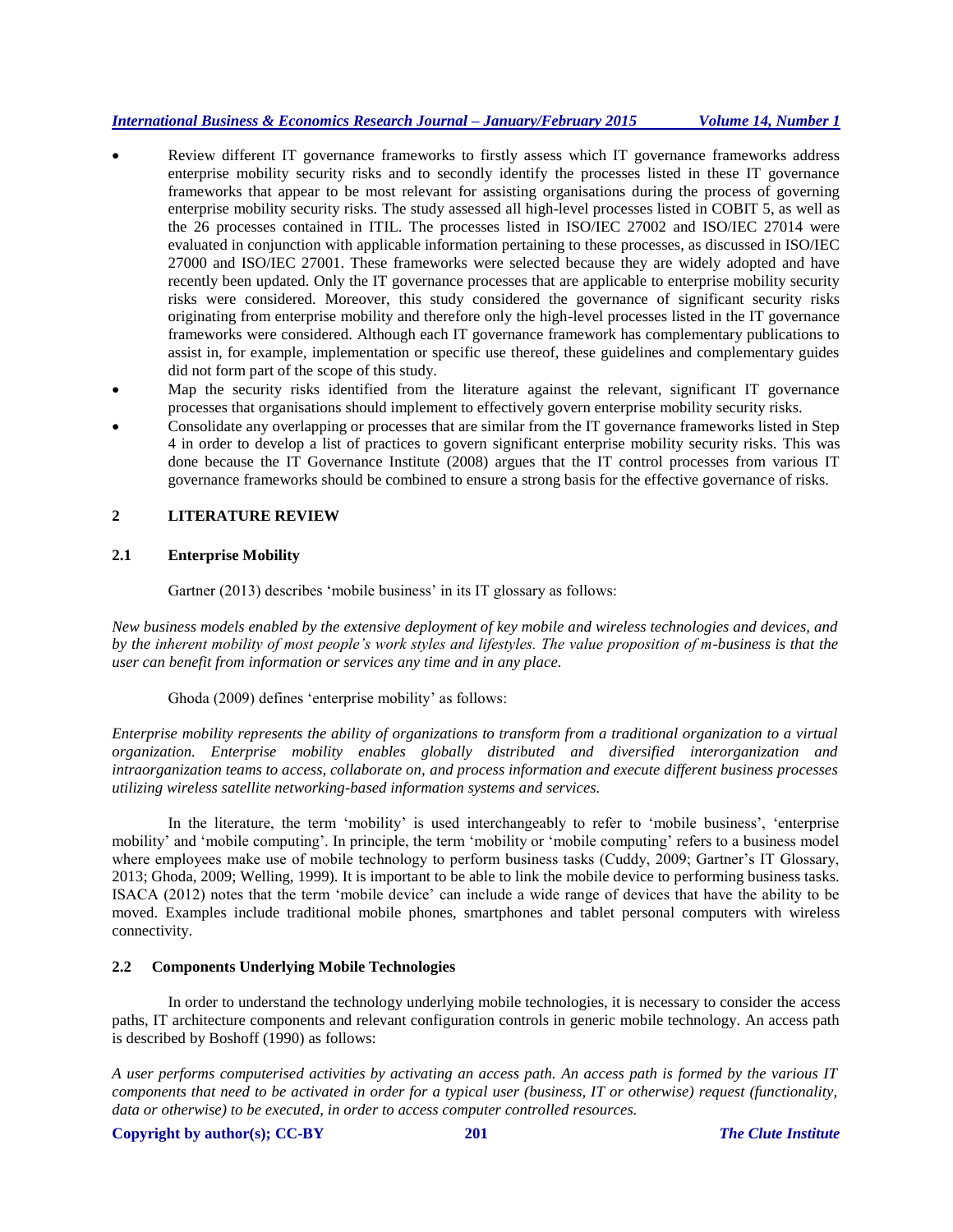Within a generic mobile IT solution, a user can activate a number of different access paths. ISACA (2012) lists four possible access paths, namely access from a mobile device to another device, a public or private cloud or the corporate network. Within these access paths, there is a multitude of possibilities for IT components and connections. The following types of hardware, software and other IT architecture components may be present:

- Mobile devices
- Mobile applications
- Middleware
- Security and management software
- Switches
- Routers
- Operating system(s)
- Servers
- Firewalls
- Wireless networks
- Cellular networks
- Wired access points
- Internet connection

#### **2.3 Extent Of Enterprise Mobility**

Although mobile technology is not necessarily a new technology, the recent consumerisation of mobile technologies fuelled global growth in the use of mobile technology (Deloitte, 2013; Van der Meulen, 2012). The following statistics on mobile device sales, internet traffic and applications for mobile devices support these findings:

- The United Nations estimated that by the end of 2013, mobile subscriptions will amount to 6.8 billion subscribers globally (International Telecommunication Union, 2013), while other researchers estimated it to exceed 7 billion (Portio Research, 2013). This is in comparison with the world population, which was estimated at between 7.1 and 7.2 billion at the time (United States Census Bureau, 2013; Worldometers, 2013). These figures emphasise the penetration of mobile devices globally.
- Globally, mobile traffic represents more than 17% of all internet traffic (Global Stats, 2013). It is estimated that mobile devices will overtake personal computers as the preferred web access device (Meeker & Wu, 2013).
- Apple's App Store was introduced in July 2008 with approximately 800 applications available for download (Apple, 2008). By June 2013, Apple indicated that more than 900 000 applications were available in the App Store (Apple, 2013b). The total number of downloaded applications via the App Store since its inception amounted to 50 billion by May 2013 (Apple, 2013a).
- Van der Meulen (2012) predicted that:
	- o 1.2 billion smart devices will be sold during 2013;
	- o businesses will purchase 53 million tablets during 2016; and
	- o by 2016, 40% of the workforce will be using mobile technology to perform work-related tasks.
- In a survey by Symantec (2012) in which they contacted over 6 000 organisations globally, it was clear that the adoption of mobility (as part of an organisation's competitive strategy) has been realised. Almost threequarters of the respondents indicated that they were discussing custom mobile applications, as they considered the business benefits of mobile computing as an increase in efficiency, an increase in business agility and aiding in gaining a competitive advantage.

The statistics relating specifically to the use of mobile technology above, whether it be for private or business use, show its pervasive influence on organisations and business decisions and will therefore influence the business model, business strategy, strategic objectives and business imperatives of organisations in the near future. In light of the impact of this, this new technology must be governed in order to mitigate potential risks.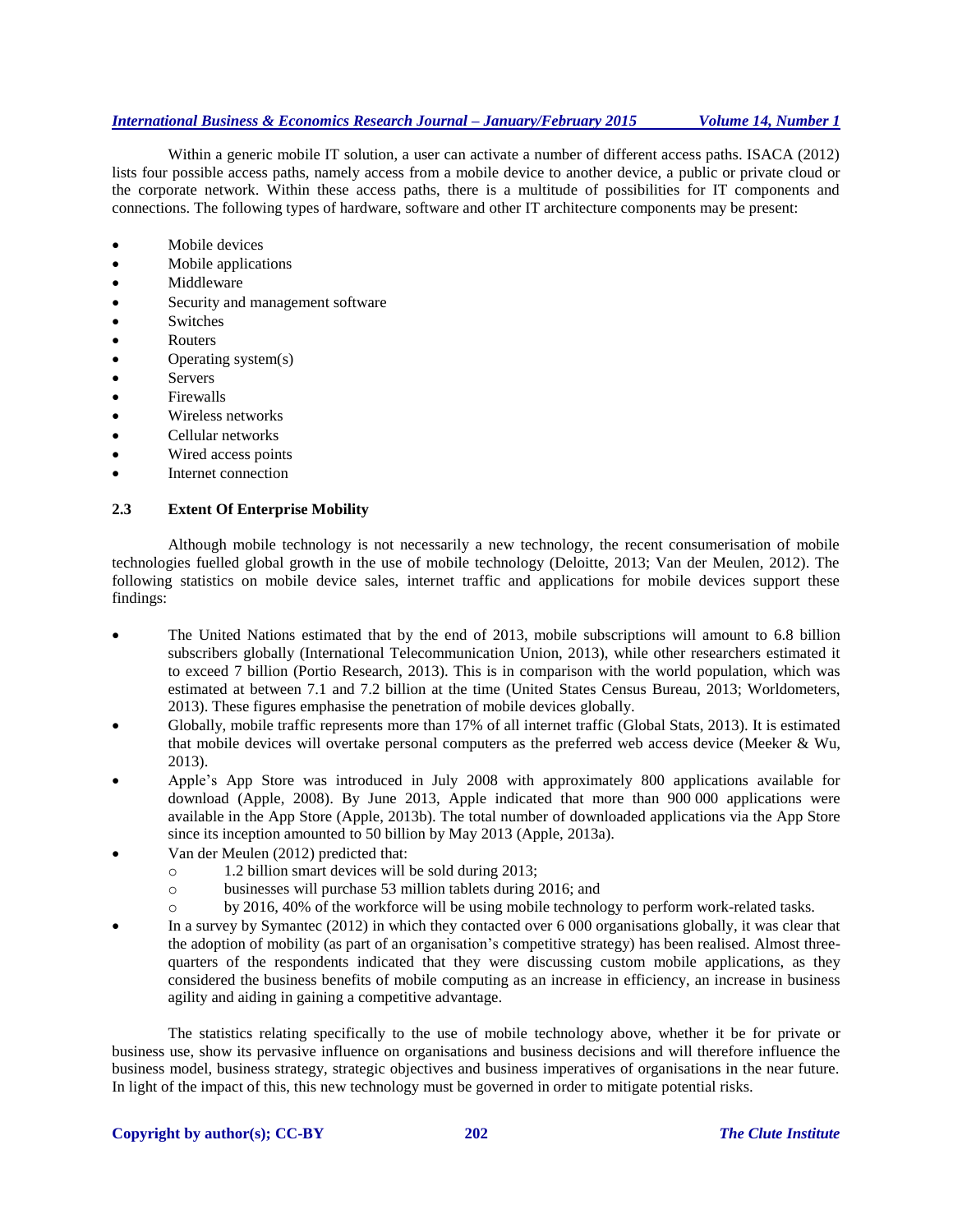## **2.4 IT Governance**

#### *2.4.1 The Need For IT Governance*

Given the increase in the use of IT in businesses, as well as the pervasive nature of the IT used, it is inevitable that risks will be encountered. These risks must be managed. IT governance, as an important subset discipline of corporate governance, has specifically been addressed in authoritative literature on corporate governance, such as King III (Institute of Directors, 2009) in South Africa, Basel II in Europe and the Sarbanes Oxley Act in the United States of America, indicating the increased importance of governing IT-related risks. There are many definitions for the term 'IT governance'. Webb, Pollard and Ridley (2006) identified 12 definitions for this term during their review of existing literature and suggested the following definition: "IT governance is the strategic alignment of IT with the business such that maximum business value is achieved through the development and maintenance of effective IT control and accountability, performance management and risk management". This definition was based on five IT governance objectives that capture the broad reach of IT governance: (i) strategic alignment; (ii) delivery of business value through IT; (iii) control and accountability; (iv) performance management; and (v) risk management. These IT governance objectives are echoed by the more recent definition of IT governance as described in the IT Governance Institute's latest release of COBIT 5.

#### *2.4.2 IT Governance Principles And Frameworks*

An abundance of IT governance frameworks is available to assist business managers with the governance of IT. Practices range from control frameworks that denote *what* should be done to more narrow and specific control models and standards that describe *how* it should be done. There are various benefits in using IT governance frameworks, models and standards (commonly referred to as governance frameworks). They provide a benchmarked of generally accepted standards that assist business managers to effectively govern IT, which, in turn, will lead to increased business value through business/IT alignment and decreased IT and business risks. Relying on governance frameworks are also more cost-effective than in-house-developed risk matrices and, due to the continuous improvement and updating of IT governance frameworks, they are gaining maturity and increased acceptance among peers (IT Governance Institute, 2008; Năstase, Năstase, & Ionescu, 2009). However, IT governance frameworks are not mutually exclusive and combining, integrating or mapping different frameworks together can provide organisations with a strong basis for an IT governance strategy (IT Governance Institute, 2008). The benefits of combining different IT governance frameworks are reduced costs and reduced risk of unfocused adoption of these frameworks, hence reducing inefficiencies. It can provide organisations with a strong basis for an effective IT governance strategy, but can become costly if implemented in an unfocused, inefficient manner (Năstase *et al*., 2009); therefore, it is recommended that organisations identify and apply only the processes that will be relevant in their specific context.

ISACA's white paper (2010) indicated that the IT governance principles and control techniques discussed in IT governance frameworks cannot, on their own, provide an effective, comprehensive solution to address and mitigate IT risks. To manage IT risks, Rudman (2010) suggests a collective effort between business and IT managers. Within this unified unit, the policies and procedures of business managers, such as the IT governance principles and control techniques discussed in IT governance frameworks, are successfully merged and aligned with the policies and procedures of IT managers, such as IT principles and IT control techniques. However, attempting to align business and IT and successfully addressing risks on both the strategic and operational levels have proven to be problematic. Business managers do not understand technology and IT control techniques and IT managers do not understand the IT governance frameworks. This misalignment of business and IT is also referred to as the IT gap. These IT governance frameworks will address the security risks of enterprise mobility on a strategic level. The weakness of IT governance frameworks lies in the fact that it does not address the security risks on an operational level. It does not provide technical, implementable guidance on how to implement IT control techniques on an operational level. This weakness will result in the misalignment of business and IT and the emergence of an IT gap, leading to IT risks being managed ineffectively. Achieving successful business/IT alignment remains a major concern of many businesses (Luftman & Ben-Zvi, 2011). This concern will become even more critical in the coming years due to accelerating IT advances and recent consumerisation of IT, which escalated the rate of development of new IT-based solutions within organisations (IBM, 2012). Misalignment is the gap that can emerge between what

**Copyright by author(s); CC-BY 203** *The Clute Institute*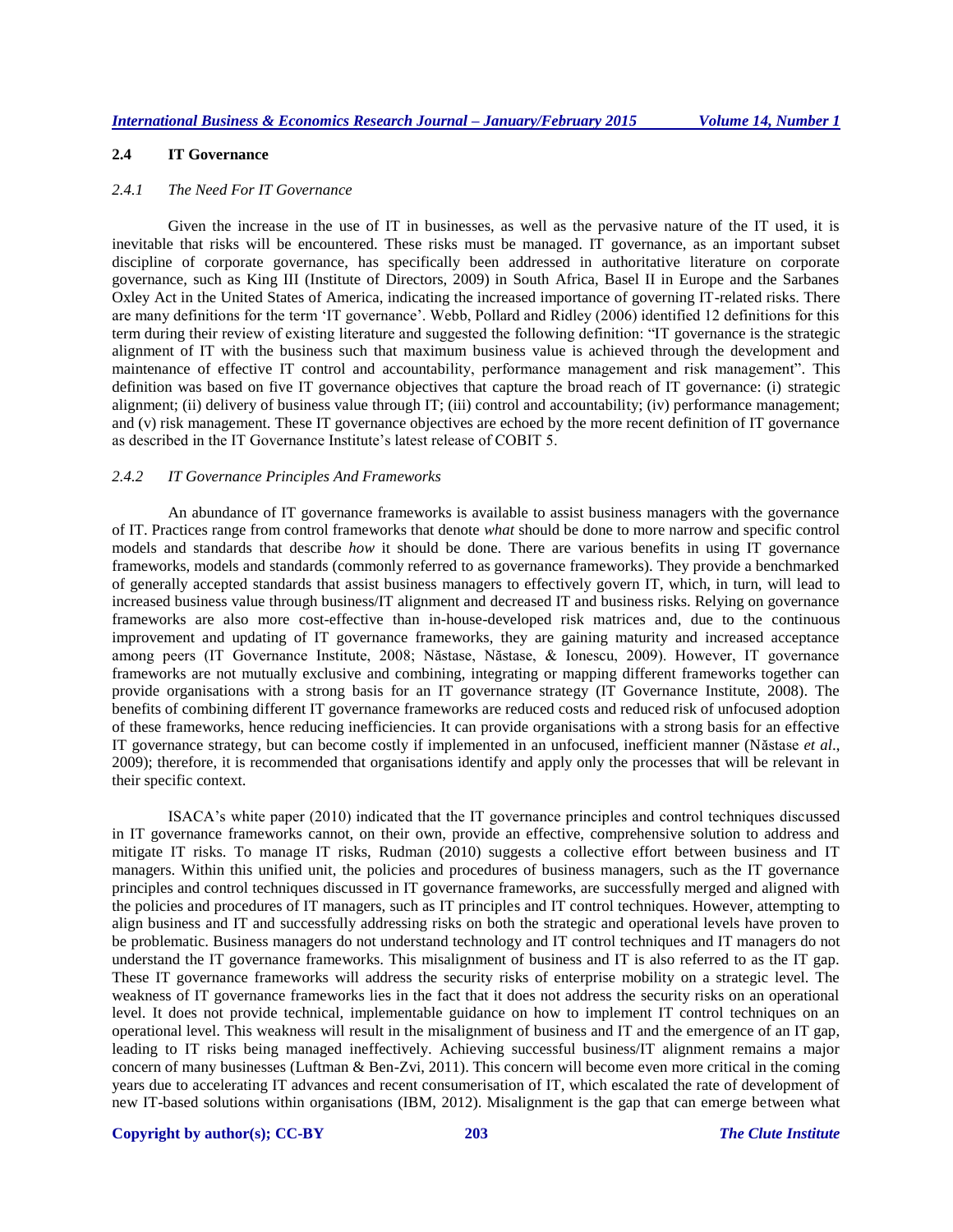business managers require and expect of the IT solutions and what the IT solutions, as provided by the IT personnel, actually deliver. This gap usually arises due to:

- Business managers not understanding IT;
- IT managers not understanding business;
- Ineffective communication between business people and technical people (Brier, 1999; Chen, 2010; Luftman, Papp & Štemberger, Manfreda & Kovačič, 2011)

Business managers approach the alignment process in terms of business principles and processes within the framework of IT governance. If this process is conducted appropriately, this will address the implementation and associated risks of IT on a strategic level. IT managers approach the alignment process in terms of the following IT principles:

- IT processes to choose, develop or acquire the necessary technology;
- It processes and methodologies to develop and configure control techniques to address it-related risks;
- The processes and methodologies during the operation, maintenance and monitoring of the it operations;
- The processes and methodologies during the operation, maintenance and monitoring of the implemented controls (Kruger & Rudman, 2013)

If this process is conducted appropriately, this will address the implementation and associated risks of IT on an operational level.

To align business and IT, bridge the IT gap and effectively manage security risks on an operational level, it is important to have an implementable, understandable, well-communicated process, structure or plan. It may assist organisations in minimising the effect of the misunderstanding and miscommunication between business managers and IT managers. It may also assist organisations in maximising business/IT alignment and effective risk management. To address risks on an operational level, the technical components within the IT solution should be better understood by business managers in order to communicate in an effective way with IT managers (Sidhu, 2013).

#### **2.5 IT Governance Frameworks**

Three frameworks giving relevant guidance on IT governance principles and the management of enterprise mobility security risks were considered.

#### *2.5.1 Control Objectives For Information And Related Technology*

Control Objectives for Information and related Technology (COBIT) is a best practice IT governance framework used by organisations to effectively govern IT in order to mitigate risks and achieve business value through IT (IT Governance Institute, 2003). The latest edition, COBIT 5, was released in 2012 and consolidates, inter alia, COBIT 4.1, Val IT and Risk IT, as well as other best practices to provide high-level guidance in the form of an overarching framework that enables organisations to govern and manage enterprise IT. COBIT 5 is based on five key principles focused on meeting stakeholder needs by creating value while covering the governance and management of an organisation's information and related technology, including the activities and responsibilities of both the IT functions and the non-IT business functions. It forms a single, integrated framework that integrates and aligns, on a high level, with many other IT-related standards and best practices, enabling a holistic approach. The framework subdivides the practices, activities and organisational structures necessary to manage and govern the organisation's IT into two main areas: governance and management. The governance area consists of one domain called "Evaluate, direct and monitor". The management area is divided into the following four further domains of processes: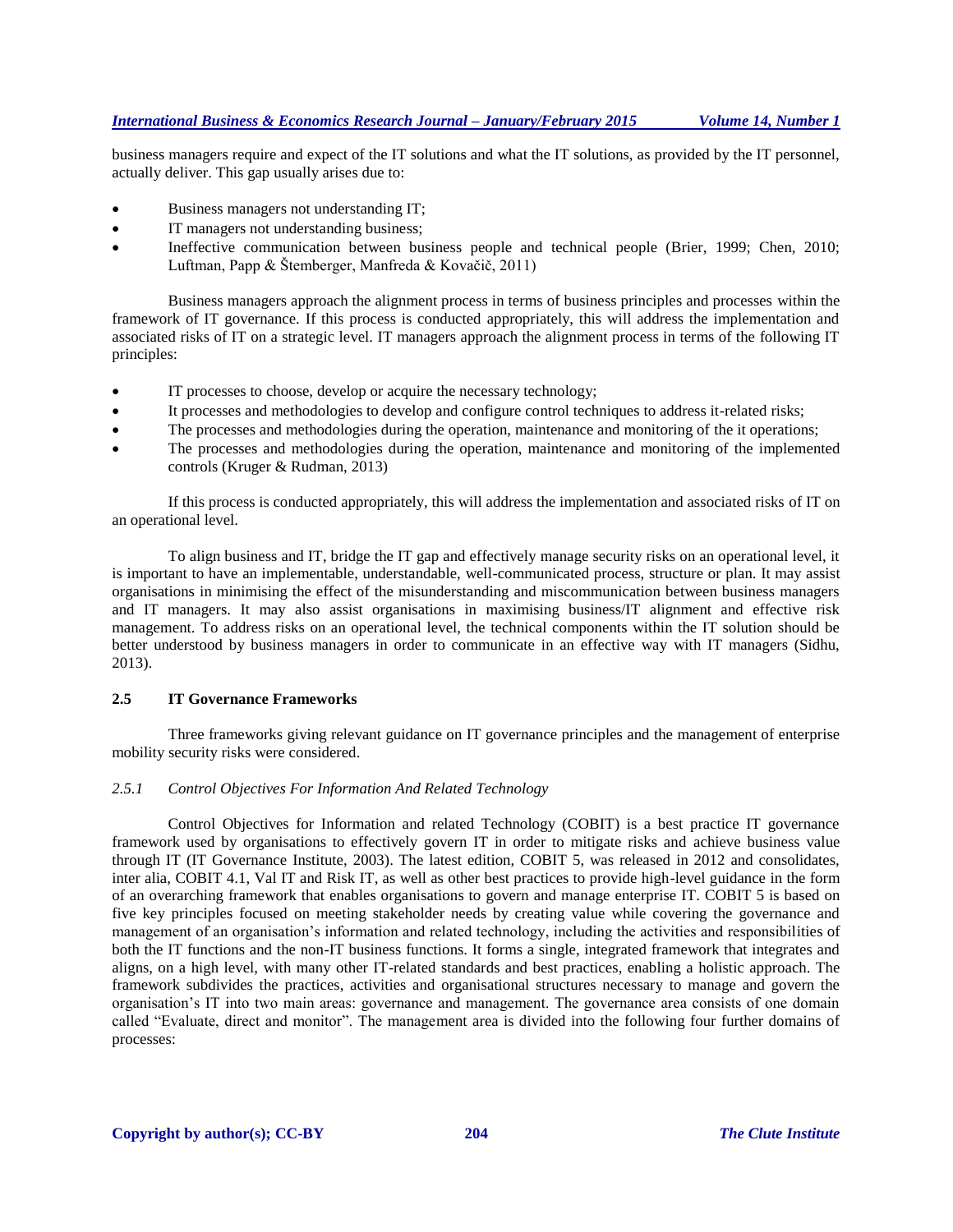- Align, plan and organise: This process consists of the management of the IT framework, strategy, budgets and costs, human resources, service agreements, suppliers, risk and security.
- Build, acquire and implement: This includes the management of projects, defining the requirements for the project, managing any changes made as well as managing the configuration thereof.
- Deliver, service and support: This process entails dealing with service requests, any problems that might exist and the continuity of the project.
- Monitor, evaluate and assess: This entails the performance of the project, the system of internal control and compliance with external requirements (IT Governance Institute, 2012).

## *2.5.2 The Information Technology Infrastructure Library*

The Information Technology Infrastructure Library (ITIL) provides guidance for the management of IT services. ITIL 2011, the latest edition, addresses each stage of the service lifecycle and the set of key processes and functions required during that specific stage.

- 1) Service strategy: This assists in developing a long-term strategy that will achieve alignment between the business and IT strategy.
- 2) Service design: This gives direction on the design and development of IT services, their architectures and processes, and other aspects of the service-management effort in order to increase business value. It applies to new services as well as modifications and existing IT services.
- 3) Service transition: This provides guidance on managing and controlling the transition of new and modified IT services in order to added value while still controlling the risks of failure, error and disruption.
- 4) Service operation: This directs business managers in delivering and supporting the day-to-day operation of IT services to ensure that value is delivered while also meeting the strategic objectives of the organisation.
- 5) Continual service-improvement management: This measures IT service levels and determines and executes improvements to create value through better design, transition and operation of services.

## *2.5.3 ISO/IEC 27000 Series*

The ISO/IEC 27000 series is published by the International Organization for Standardization (ISO) in partnership with the International Electrotechnical Commission (IEC). It provides organisations with best practice recommendations on information security management systems. This series consists of more than 20 published standards, with several more still under development. As the focus of this study is on implementable practices for the governance of enterprise mobility security risks, only the four standards mentioned below were selected, as these standards provide guidance for "initiating, implementing, maintaining, and improving" information security management systems (ISO27001 Security, 2013). The focus of these standards is on operational risk, application security, computing platform security, network security and physical security. The following four standards in this series were investigated:

- ISO/IEC 27000 gives an overview of the ISO/IEC 27000 series, addressing information security management systems and explaining relevant terms and definitions.
- ISO/IEC 27001 explains how to apply the processes listed in ISO/IEC 27002.
- ISO/IEC 27002 contains an implementable list of recommended best practices for the management of information security based on the control objectives discussed in ISO/IEC 27001.
- ISO/IEC 27014 focuses specifically on information security and discusses best practices for the governance thereof.

## **3 IDENTIFYING SIGNIFICANT RISKS RELATING TO ENTERPRISE MOBILITY**

## **3.1 Security Risks Relating To Enterprise Mobility**

Numerous risks relating to enterprise mobility are listed in the literature, among others in Ghosh *et al*. (2013), ISACA (2010) and Milligan and Hutcheson (2007). Most of these risks relate to security threats to corporate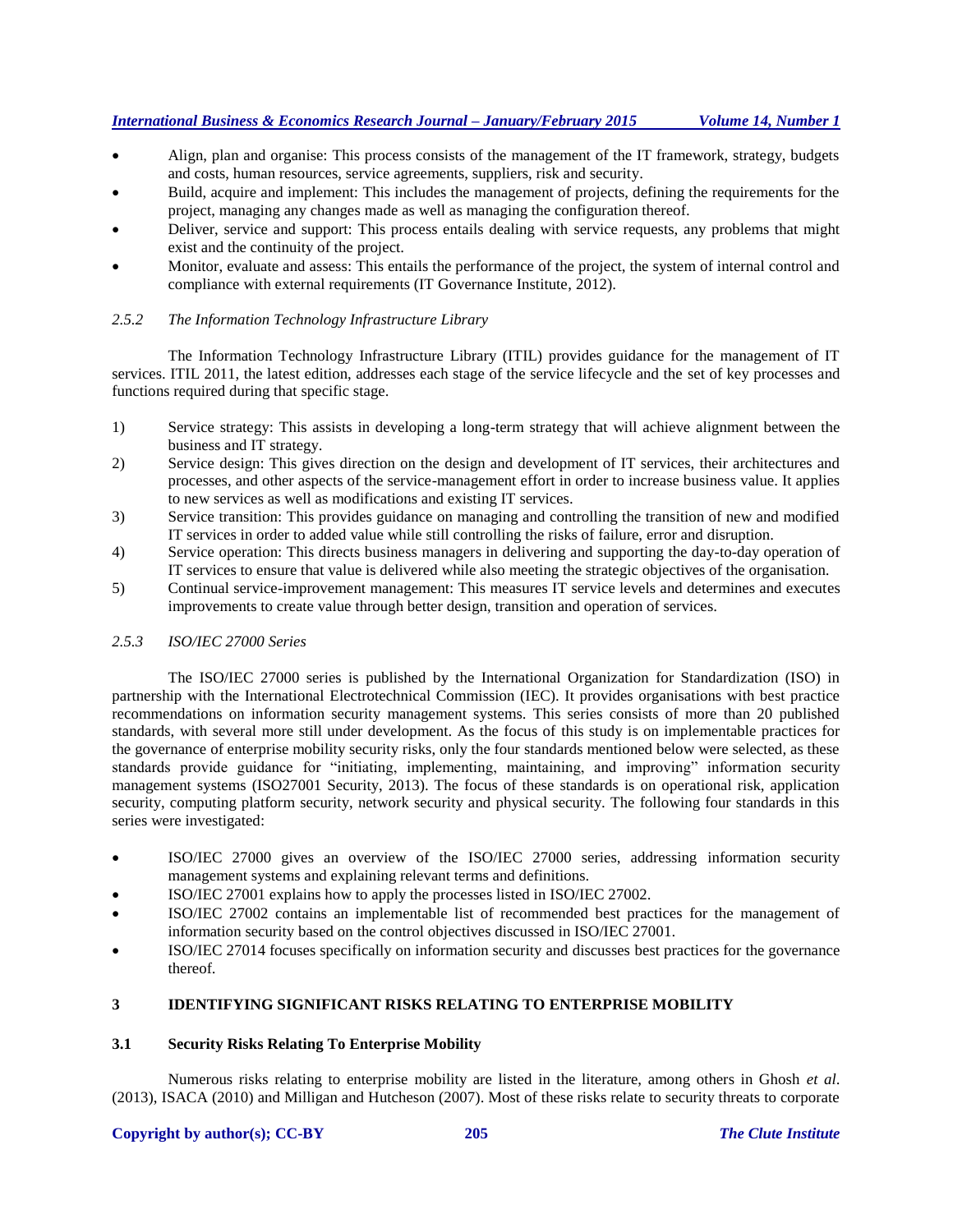information. Security is considered one of the most significant concerns with enterprise mobility (Botha *et al*., 2009). Security risks are defined as the risk relating to the loss of:

- Confidentiality: is concerned where access to protected information is only made available or disclosed to authorised individuals, entities, systems or processes;
- Integrity: concerns ensuring that information is only created, modified or destroyed by authorised users in authorised ways to protect the accuracy, completeness, non-repudiation and authenticity of the information; and
- Availability: refers to timely and reliable access to and use of information, software and hardware upon demand by an authorised user of information or IT resources (ISO/IEC, 2012; Zissis & Lekkas, 2012; Ross, 2011). The security risks originating from enterprise mobility that threatens corporate information have been summarised in Table 1.

|                                                                                                                |                      |                        |                             | Threat to:        |              |                    |                                       |                   |                 |              |           |  |  |  |
|----------------------------------------------------------------------------------------------------------------|----------------------|------------------------|-----------------------------|-------------------|--------------|--------------------|---------------------------------------|-------------------|-----------------|--------------|-----------|--|--|--|
| <b>Risks And Causes Of These Risks</b>                                                                         | 2010<br><b>ISACA</b> | $3$ hosh et al. $2013$ | Hucheson 2007<br>Milligan & | <b>ISACA 2012</b> | Khokhar 2006 | <b>Miller 2004</b> | Scarfone 2013<br>ళ<br><b>Souppaya</b> | <b>DWASP 2011</b> | Confidentiality | Availability | Integrity |  |  |  |
| Unavailable mobile device or unavailable resources on a mobile device                                          |                      |                        |                             |                   |              |                    |                                       |                   |                 |              |           |  |  |  |
| Lost, stolen or damaged device                                                                                 |                      |                        |                             |                   |              |                    |                                       |                   |                 |              |           |  |  |  |
| Trojans and viruses                                                                                            |                      |                        |                             |                   |              |                    |                                       |                   |                 |              |           |  |  |  |
| Smsing attacks                                                                                                 |                      |                        |                             |                   |              |                    |                                       |                   |                 |              |           |  |  |  |
| Malware propagation                                                                                            |                      |                        |                             |                   |              |                    |                                       |                   |                 |              |           |  |  |  |
| Spam                                                                                                           |                      |                        |                             |                   |              |                    |                                       |                   |                 |              |           |  |  |  |
| Data loss or data corruption                                                                                   |                      |                        |                             |                   |              |                    |                                       |                   |                 |              |           |  |  |  |
| Lost, stolen or damaged device                                                                                 |                      |                        |                             |                   |              |                    |                                       |                   |                 |              |           |  |  |  |
| Troians and viruses                                                                                            |                      |                        |                             |                   |              |                    |                                       |                   |                 |              |           |  |  |  |
| Smsing attacks                                                                                                 |                      |                        |                             |                   |              |                    |                                       |                   |                 |              |           |  |  |  |
| Malware propagation                                                                                            |                      |                        |                             |                   |              |                    |                                       |                   |                 |              |           |  |  |  |
| Malicious hackers                                                                                              |                      |                        |                             |                   |              |                    |                                       |                   |                 |              |           |  |  |  |
| Unauthorised access to sensitive and confidential information                                                  |                      |                        |                             |                   |              |                    |                                       |                   |                 |              |           |  |  |  |
| Lost or stolen device                                                                                          |                      |                        |                             |                   |              |                    |                                       |                   |                 |              |           |  |  |  |
| Data or call interception                                                                                      |                      |                        |                             |                   |              |                    |                                       |                   |                 |              |           |  |  |  |
| Wireless sniffers                                                                                              |                      |                        |                             |                   |              |                    |                                       |                   |                 |              |           |  |  |  |
| Phishing and similar attacks                                                                                   |                      |                        |                             |                   |              |                    |                                       |                   |                 |              |           |  |  |  |
| Spyware attacks                                                                                                |                      |                        |                             |                   |              |                    |                                       |                   |                 |              |           |  |  |  |
| Malicious hackers                                                                                              |                      |                        |                             |                   |              |                    |                                       |                   |                 |              |           |  |  |  |
| Untrustworthy applications                                                                                     |                      |                        |                             |                   |              |                    |                                       |                   |                 |              |           |  |  |  |
| <b>Insufficient security management</b>                                                                        |                      |                        |                             |                   |              |                    |                                       |                   |                 |              |           |  |  |  |
| Unsupported operating systems                                                                                  |                      |                        |                             |                   |              |                    |                                       |                   |                 |              |           |  |  |  |
| Operating system limitations                                                                                   |                      |                        |                             |                   |              |                    |                                       |                   |                 |              |           |  |  |  |
| Untrained or uninformed users                                                                                  |                      |                        |                             |                   |              |                    |                                       |                   | 5339            |              |           |  |  |  |
| The author listed the occurrence as an incident that can lead to an enterprise mobility security risk.<br>any. |                      |                        |                             |                   |              |                    |                                       |                   |                 |              |           |  |  |  |
| The occurrence is a threat to the security benchmark.                                                          |                      |                        |                             |                   |              |                    |                                       |                   |                 |              |           |  |  |  |

**Table 1:** Security Risks Originating From Enterprise Mobility

Miller (2004), Khokhar (2006), Milligan and Hutcheson (2007), ISACA (2010, p. 5), OWASP (2011), ISACA (2012), Ghosh *et al*. (2013) and Souppaya and Scarfone (2013) highlighted the following recurring security risks:

 Risk 1: Unavailable mobile device or unavailable resources on a mobile device: The use of mobile devices is an integral part of the IT solution facilitating enterprise mobility. Due to the mobile nature of these devices, they can easily be lost, stolen or damaged. Similarly, due to the connective nature of these mobile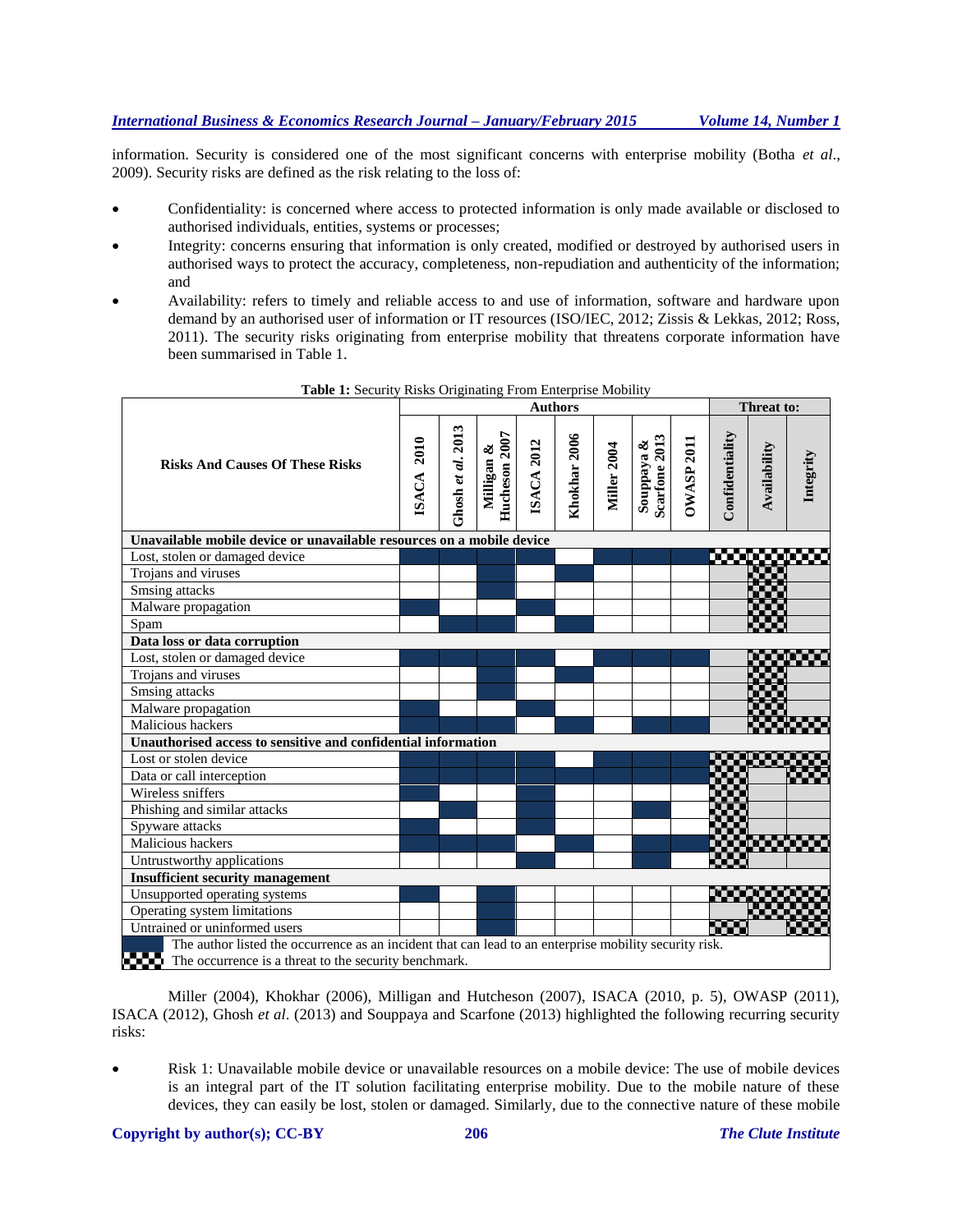devices, their software or operating system can be corrupted by, for example Trojans, viruses, smsing (text messages scams) attacks (text message scams) and malware propagation, rendering the mobile device unavailable for functional use by employees. Spam can lead to resources on the mobile device being wasted.

- Risk 2: Data loss or data corruption: Mobile devices can easily be lost, stolen or damaged, resulting in data loss. Malware propagation, smsing attacks, malicious hackers, Trojans and viruses can lead to the corruption of data stored on the mobile device.
- Risk 3: Unauthorised access to sensitive and confidential information: Unauthorised access to sensitive and confidential information can be the result of a mobile device with unsecured data storage being lost or stolen, data or call interception (vishing – or voice phishing or man-in-the-middle attacks), wireless sniffers, phishing (scams using email or pop-up messages) attacks, spyware attacks, malicious hackers or untrustworthy applications installed on the mobile device. Unauthorised access may lead to the unauthorised creation, modification and destruction of information, causing problems with integrity due to the possible unauthorised creation, modification or destruction of the information.
- Risk 4: Insufficient security management: There are many different operating systems for mobile devices used by employees (the bring-your-own-device problem). Each operating system has unique characteristics and implementable security measures (Wagner, 2008). This wide variety of operating systems can result in insufficient security management due to IT departments and users of mobile devices not implementing adequate security measures.

## **3.2 Other Risks Relating To Enterprise Mobility**

Various other risks that do not relate to security have been identified by inter alia Milligan and Hutcheson (2007), ISACA (2010) and Ghosh *et al.* (2013). These include:

- Workers dependent on mobile devices unable to work in the event of broken, lost or stolen mobile devices;
- Data on mobile devices not backed up regularly. In the event of a broken, lost or stolen mobile device, this information may be lost forever; and
- High variability in the operating systems of mobile devices (the bring-your-own-device problem).

Enterprise mobility will have an impact on the confidentiality, integrity and availability of information due to the resulting security risks identified above. Organisations should govern and manage these identified risks in order to limit or completely eliminate the possible impact. This process of governing and managing risks can be time-consuming, costly and sometimes ineffective.

## **4 MAPPING ENTERPRISE MOBILITY SECURITY RISKS AGAINST RELEVANT IT GOVERNANCE FRAMEWORK PROCESSES**

The enterprise mobility security risks, as identified in Section 3.1, were mapped to the processes listed in the IT governance frameworks (COBIT 5, ITIL, ISO/IEC 27002 and ISO/IEC 27014) that are relevant to addressing these security risks. This matrix, contained in Appendix A, was used to assess which processes are most significant and should be implemented by organisations to effectively govern enterprise mobility security risks.

All the processes of the IT governance frameworks, except for those listed below, were found to address three or more of the enterprise mobility security risks identified in Section 3.1 and appear to be significant processes for the purpose of effectively governing the four risks.

- COBIT 5: *APO05 Manage Portfolio*, *BAI01 Manage Programmes and Projects* and *BAI02 Manage Requirements Definition*
- ITIL: *Business Relationship Management*, *Service Catalogue Management* and *Access Management*
- ISO/IEC 27002: *Use an information classification system*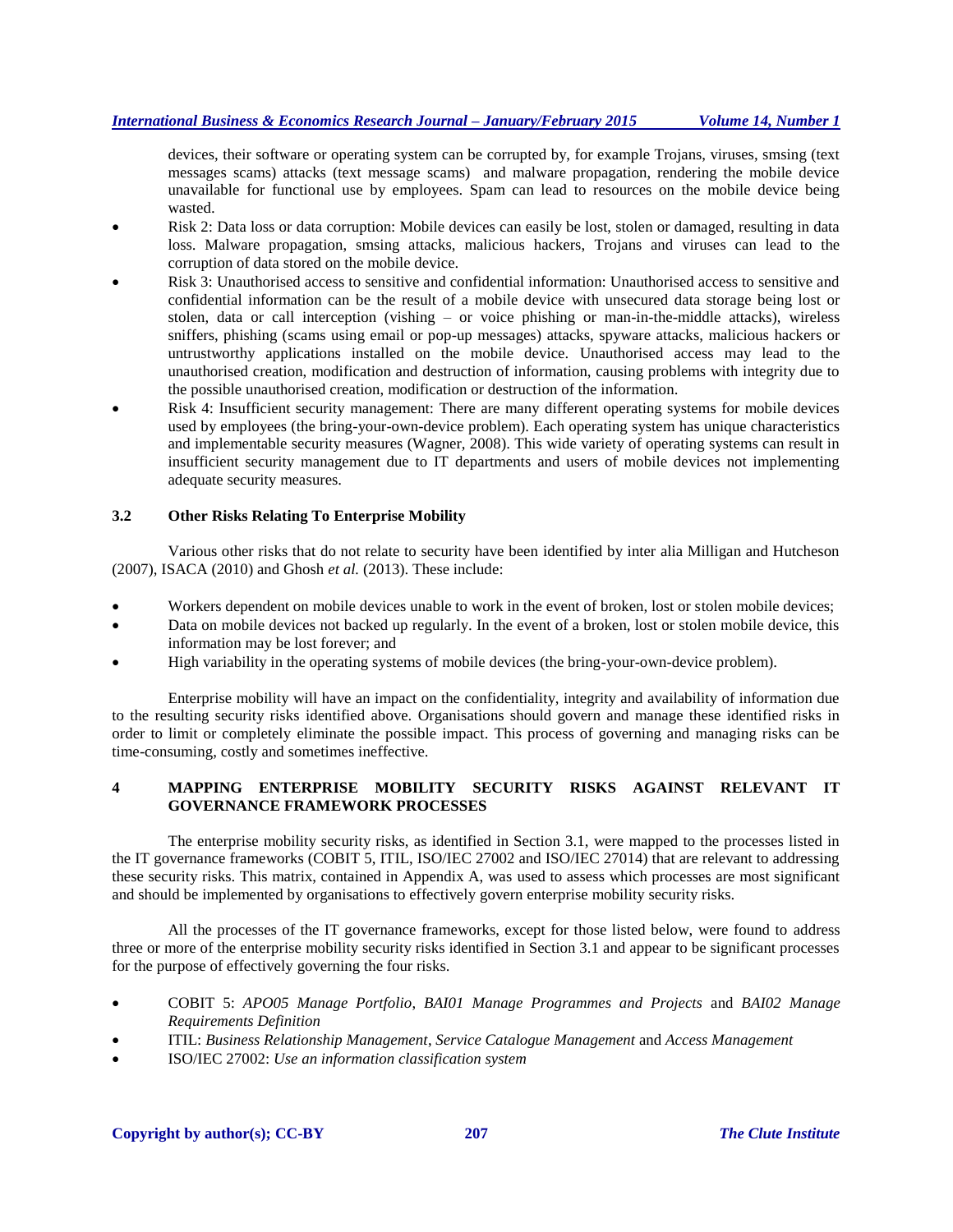ISO/IEC 27014: *Submit new information security projects with significant impact to governing body* and *Report to external stakeholders that the organisation practices a level of information security commensurate with the nature of its business*.

The exception processes identified above that address fewer than three of the risks have been reviewed and evaluated, and also appear to be significant processes. These processes should also be implemented during the process of governing enterprise mobility security risks.

The processes identified in this section that are necessary to effectively govern security risks resulting from enterprise mobility comprise a lengthy list. A number of processes from the different IT governance frameworks also appear to overlap. The number of processes and the overlapping processes make it inefficient to implement all these processes individually. In order to effectively and efficiently govern security risks relating to enterprise mobility, a list of high-level practices is needed. By combining any overlapping processes into one practice, the practices were kept to a minimum and are concise. These proposed practices (PP) (referred to as '*practices*' henceforth) are presented in sections 5.1 to 5.12. Appendix A lists the practices identified, together with references to the relevant processes listed in the various IT governance frameworks. Should more detail relating to each practice or detailed assistance on how to practically implement each of the practices be required, the applicable IT governance framework can be reviewed.

## **4.1 Develop And Manage An Enterprise Mobility Security Strategy (PP1)**

Organisations should design an enterprise mobility strategy to provide an overarching view of the initiatives and resources that are necessary in the process of migrating their current business and IT environment to the desired environment, which will entail the establishment of an IT solution that will satisfy their enterprise mobility needs. Organisations should ensure that the IT strategy with regard to the establishment of an IT solution for enterprise mobility is aligned with the business strategy for enterprise mobility and that these strategies properly support and sustain the organisation's strategy and strategic objectives.

The developed enterprise mobility strategy should also include directions on how organisations should continually manage the initiatives and resources of the implemented enterprise mobility strategy.

#### **4.2 Develop An Enterprise Mobility Security Policy (PP2)**

Organisations should develop, communicate and implement an enterprise mobility security policy that will assist them in expressing the requirements for the effective governance of security risks related to enterprise mobility. This policy should give detailed guidance on how to implement the organisation's enterprise mobility strategy and assist organisations in achieving their strategic objectives. This policy should address issues such as the following:

- Security risk management
- Architectural security management
- Incident management
- Project management
- Change management
- Back-up procedures, business continuity and disaster recovery
- Awareness and training
- Responsibility and authority
- Privacy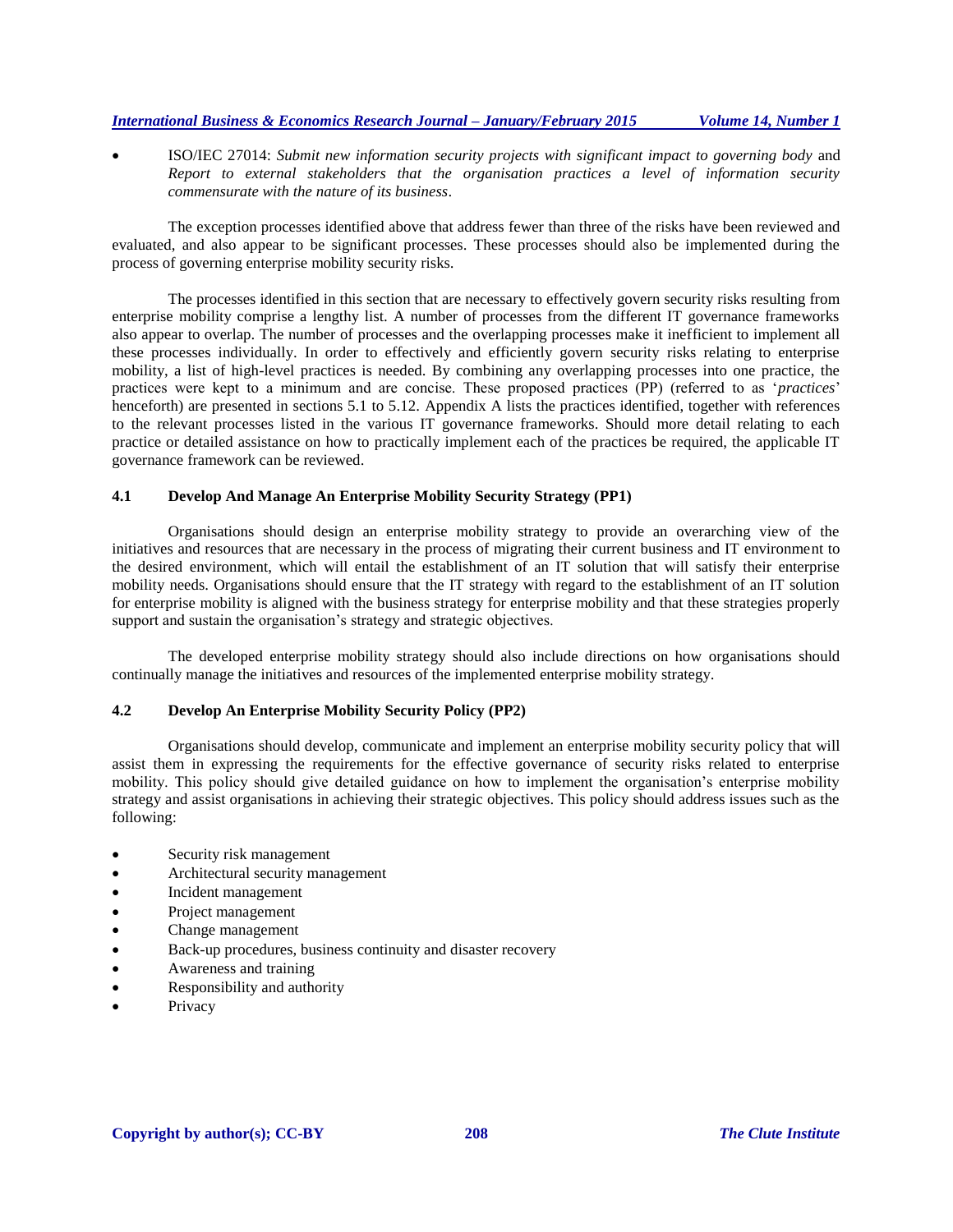## **4.3 Manage Human Resources (PP3)**

A structured approach with regard to human resources should be followed to ensure that:

- All employees are aware of the security threats originating from enterprise mobility;
- Organisations provide a suitable level of education and training for their employees with regard to the security measures available to mitigate these security threats;
- The roles, responsibilities and accountability with regard to security*,* as described in the enterprise mobility security policy and in their job descriptions, are explicitly communicated to each employee; and
- Personnel in the IT department maintain their skills and competencies at an appropriate level to enable them to effectively and efficiently address security risks originating from enterprise mobility.

#### **4.4 Be Informed Of The Security Requirements And Ensure Continued Compliance With These Requirements (PP4)**

Organisations should identify and document all information system security requirements and expectations and ensure continued compliance with these requirements. This could include the following:

- Legal requirements
- Regulatory requirements
- Expectations of stakeholders
- Requirements of the employees
- The organisation's needs with regard to security.

Organisations should also be mindful of any changes in these requirements and should consider its potential impact on information security.

#### **4.5 Manage Risks (PP5)**

Organisations should assess and document their risk appetite thresholds and risk tolerance levels. Furthermore, organisations should continuously identify enterprise mobility security risks, evaluate the potential impact of these risks on the organisation, and respond to these threats by managing them, together with the potential impact, in an attempt to ensure that the risks do not exceed the acceptable risk appetite thresholds and risk tolerance levels. The management of these risks should be in accordance with the developed enterprise mobility security policy.

#### **4.6 Value, Protect, Track And Manage Assets (Pp6)**

The budget, costs and benefits of assets necessary to establish and maintain enterprise mobility, as well as the necessary assets and resources necessary to secure the enterprise mobility IT solution, should be managed. Investments in mobile technology, mobile devices and related IT and other resources and services should be made at costs that are reasonable when compared to their value contribution during the process of effectively and efficiently managing security risks originating from enterprise mobility.

Unauthorised access to critical hardware assets, sensitive information and other IT services and resources should be prevented by implementing and maintaining an enterprise-wide security architecture based on satisfying business objectives and protecting the most critical information assets. Protect the organisation's assets from damage, environment threats, loss or theft and protect the organisation's assets by following proper disposal practices and procedures.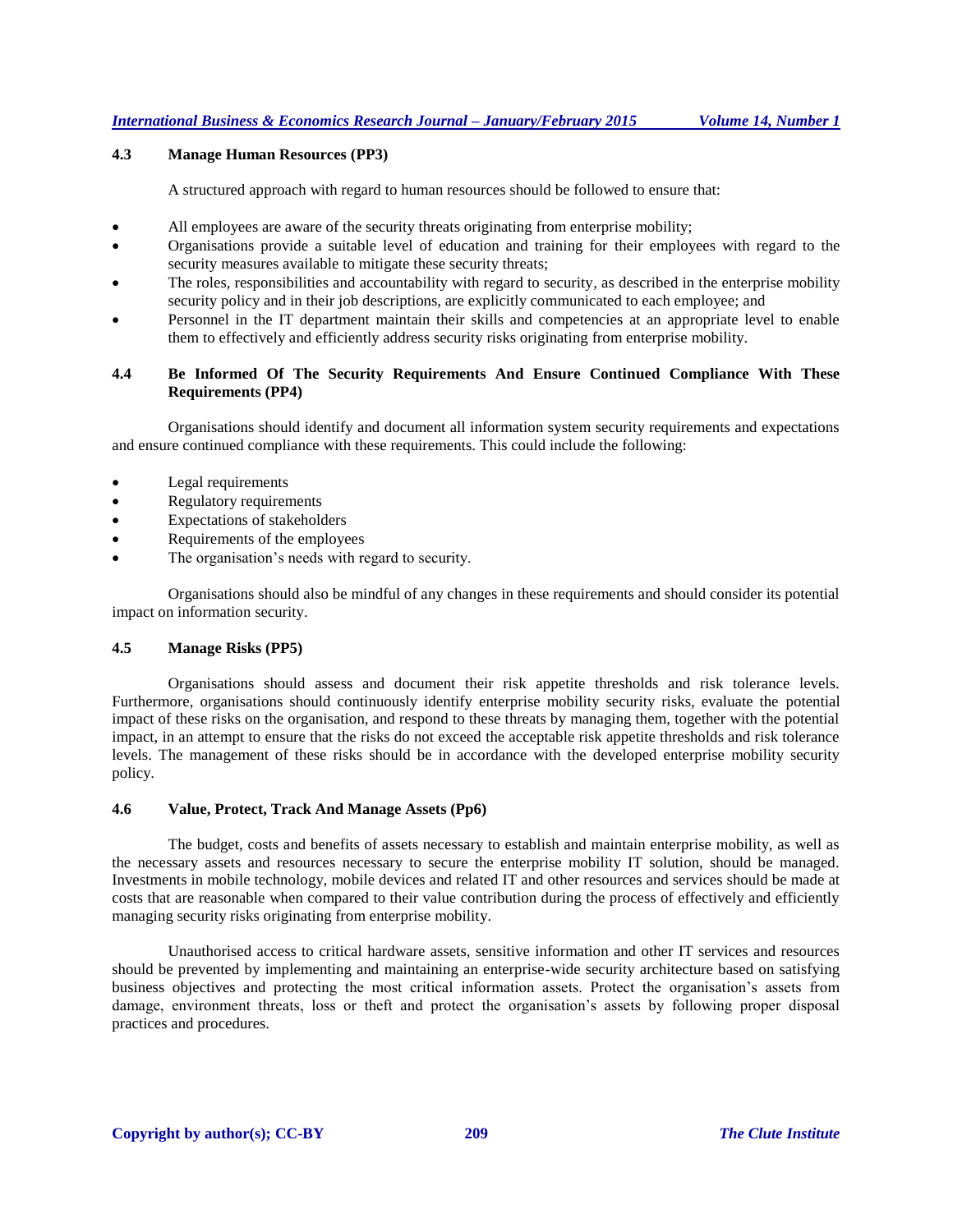## **4.7 Manage Service Level Agreements And Suppliers (PP7)**

Organisations should establish and document performance indicators for IT services and service levels, irrespective of whether these services are provided by their own IT department or by third parties. They should monitor and measure the delivery of IT services and service levels against these performance indicators in order to ensure alignment with the organisation's current needs, as well as their future needs and expectations for these IT services and service levels.

If third parties provide these services, the organisation should be scrupulous during the selection of suppliers to secure a supplier that can provide acceptable levels of performance and service delivery at a competitive price. The contracts negotiated with suppliers should document the expected level for the delivery of IT services, and organisations should monitor and measure their performance for effectiveness and compliance with the agreed terms and conditions.

## **4.8 Design And Implement Proper Change Controls And Project-Management Practices And Procedures (PP8)**

The need for new IT projects to has to be identified and any new projects with a significant impact on the organisation have to be communicated to the governing body of the organisation. They are identified as follows:

- Improve the process of managing security risks with regard to enterprise mobility;
- Provide for future requirements of processing capacity and other it resources; and
- Avoid future problems with regard to possible system overloads

All IT projects should be initiated, approved, planned, documented, managed, executed, tested and evaluated in accordance with the enterprise mobility security strategy and relevant policies. Implementing sound project-management practices and procedures will reduce the risk of unexpected delays and exorbitant costs and will maximise the value delivery of all IT projects.

It is imperative to establish and document the operational requirements of the new IT systems during the planning stage by communicating with stakeholders, the governing body and end users and to include these requirements in the design of the new IT projects.

A formal policy for the implementation and management of all required changes to existing or new IT projects should be established. This policy should include directions for the management and coordination of the configuration, implementation and testing of planned IT projects and emergency changes, such as the emergency addition, modification or removal of planned or existing IT components. Furthermore, it should provide guidance on prioritisation, authorisation, evaluation and reporting to ensure that authorised changes are accurately implemented in a timely manner, with minimal disruption and errors and maximum benefit.

#### **4.9 Ensure Sufficient Back-Up Procedures, Business Continuity And Disaster Recovery (PP9)**

The developed policies describing back-up procedures, business continuity and disaster recovery plans should be communicated to all employees. Employees should adhere strictly to these prescribed procedures to ensure that downtime, disruption and loss of critical information and other IT resources are kept to a minimum.

Scheduled back-ups of data and software should be performed on a regular basis. The integrity of data and software should be verified before and after back-ups. The ability to restore data and software from back-ups should also be ensured by developing procedures for data restoration and for testing these procedures on a regular basis.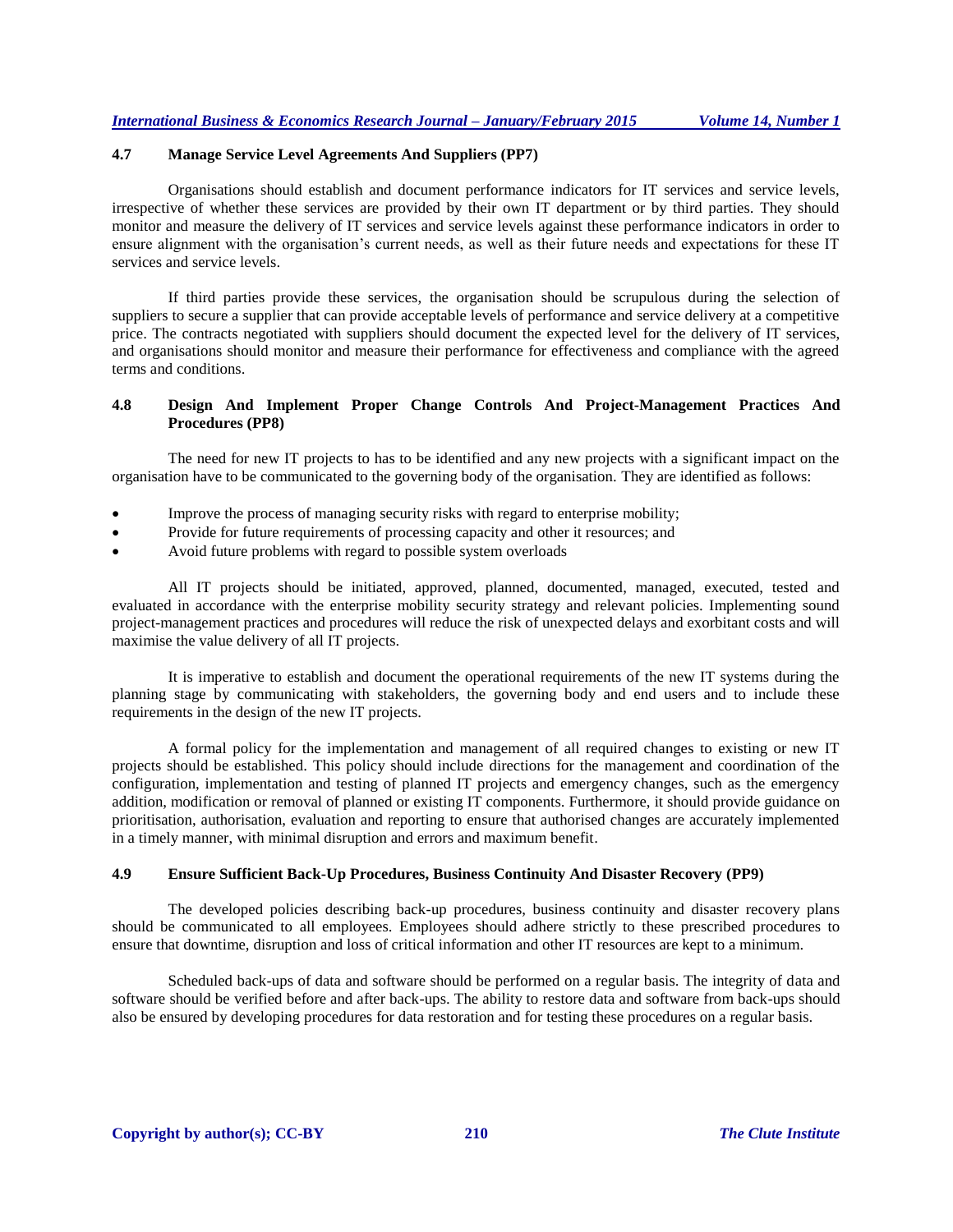In the event of major incidents, interruptions, disruption and system failures, plans should be in place to ensure:

- The continued functioning of critical business operations on the minimum required service levels by means of sufficient flexibility and redundancy solutions for these critical operations;
- The continued availability of critical information; and
- Effective solutions to minimise the impact on the organisation and its business processes during such incidents.

The continuity and disaster recovery plans should be reviewed and updated on a regular basis to take into account changes in business and IT requirements. Employees should be trained on these plans and the effectiveness of the plans should be tested on a regular basis.

## **4.10 Monitor, Evaluate, Assess And Improve The Mitigating Controls Implemented Within The Established Enterprise Mobility Solution (PP10)**

Organisations should continuously monitor, evaluate, assess and improve the established enterprise mobility solution. The responsibility for conducting these functions should be assigned to specific individuals or departments.

Internal and external independent information system audits should be conducted on a regular basis to:

- Evaluate The Effectiveness And Efficiency Of The Risk-Management Procedures Implemented;
- Assess The Impact Of All New It Projects And Changes To Ensure That The Implementation Thereof Results In The Effective And Efficient Management Of Security Risks;
- Identify Critical Assets, It Operations And Corporate Information That Should Be Managed To Mitigate The Risk Of Security Breaches;
- Identify, Evaluate And Assess Security Threats, Vulnerabilities And Risks Resulting From The Identified Critical Assets, It Operations And Corporate Information; And
- Evaluate and assess performance, conformance, the system of internal control and compliance with external and internal security requirements and regulations.

Security weaknesses and problems should be identified through this system of monitoring, evaluating and assessing to address and improve the risk-management process for enterprise mobility security risks. Any changes in business requirements and identified incidents, events, problems, weaknesses or threats should also be noted and addressed.

## *4.11 Report To Stakeholders (PP11)*

Organisations should report the results of their monitoring, evaluation, assessment and improvement actions to stakeholders in an accurate, effective and timely manner to ensure transparency.

#### *4.12 Implement The Applicable Control Techniques Placing Reliance On Configuration Controls (PP12)*

In order to mitigate the risks relating to mobile technologies, it is necessary to consider the access paths, IT architecture components and relevant configuration controls underlying an IT solution. ISACA identified four possible access paths within the established IT solution necessary to satisfy the organisation's enterprise mobility needs. However, each organisation will have a unique enterprise mobility solution. The organisation should identify all possible access paths within its IT solution and manage the resulting risks of all activated access paths. The IT architecture components that form the access paths need to be evaluated. IT should be required to identify and document all the potential access paths relating to a mobile solution. Organisations should therefore invest time to ensure that the enterprise mobility solution developed and implemented is:

#### **Copyright by author(s); CC-BY 211** *The Clute Institute*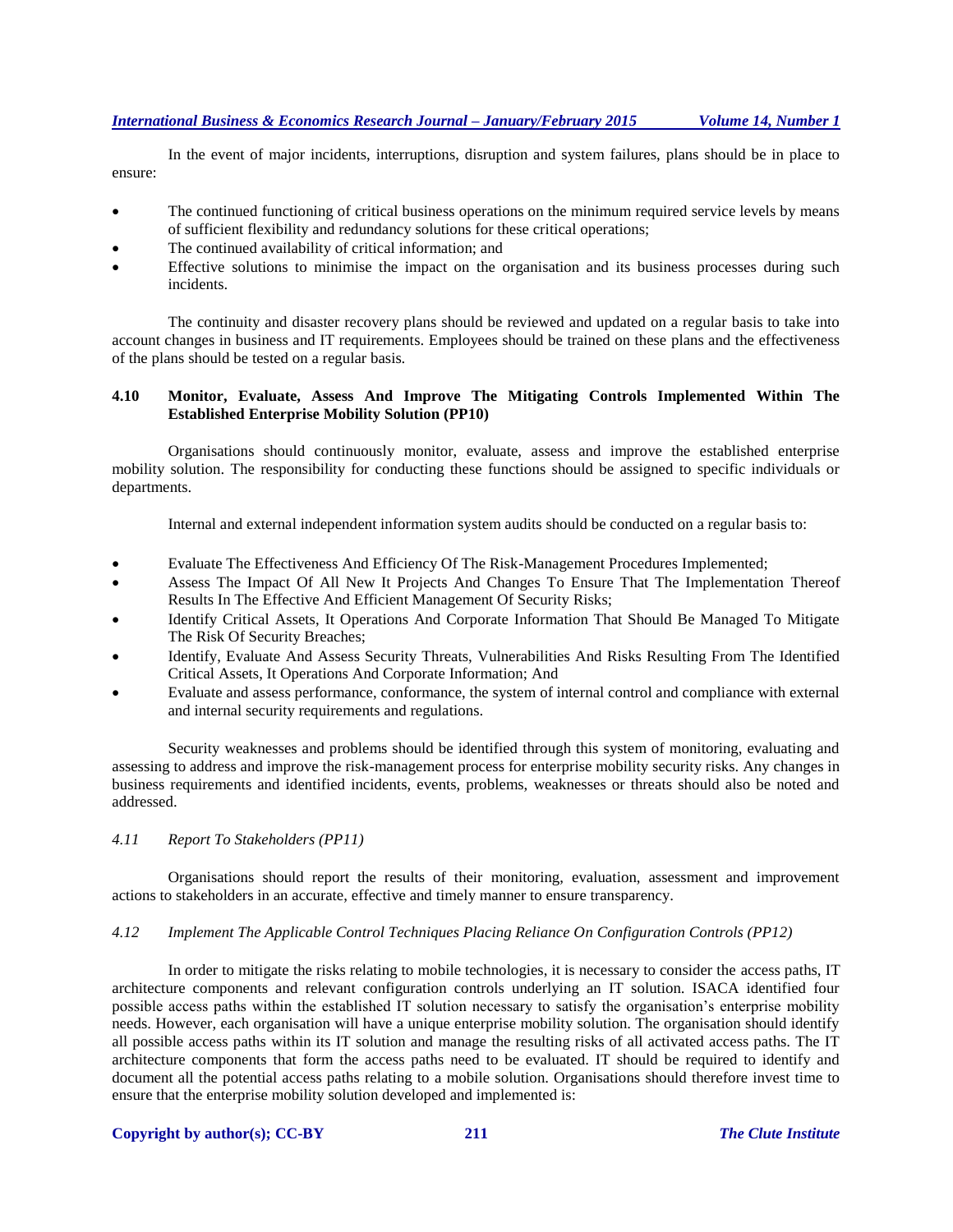- Aligned with all their business imperatives;
- Thorough in its design to include a list of all it components present within this solution; and
- Able to satisfy the needs of all the users of the enterprise mobility solution.

Managing the risks of IT architectural components within the activated access paths can be achieved with the help of the configuration controls necessary for each IT architectural component. IT personnel can then assess what the possible risks are and how to effectively address these identified risks.

The IT architectural components within each access path should be controlled by means of the amending of the configuration controls necessary to take the risks into account:

- Computer hardware is 'built' by assembling the various components, enabling them to accept an operating system and to function in a computer. Computer software is also 'built', referring either to the process of creating and converting source code files into stand-alone software artefacts that can be run on a computer, or to the result of doing so. This will include the compilation process, where source code files are converted into executable code.
- 'Set up' or 'installation' of a program (including drivers, plug-ins, etc.) Refers to implementing the program on a computer system and ensuring the execution thereof.
- The term 'configuration' refers to the configuration of files, or the configuration of the initial settings of some computer programs. User applications, server processes and operating system settings are normally configured items.
- A computer is 'operated' by overseeing the smooth running of a device and intervening in the process by stopping and restarting services or the device.
- 'Maintenance' ensures that software is upgraded and/or computers/devices are repaired so as to ensure the optimum performance and reliability of such devices (Goosen, 2012).

During the process of implementing technologies such as enterprise mobility, it is important to ensure that a possible solution results in business and IT alignment and the reduction of the IT gap, and that it addresses security risks effectively and efficiently on an operational level. It is necessary that all affected parties understand the technology needs (from the business side) and technology capabilities (from a technical side) for each IT architectural component in the access paths. Access paths, IT architectural components and configuration controls provide a mechanism for assisting organisations to effectively address security risks resulting from the implemented enterprise mobility IT solution.

If this process is implemented correctly, it will assist business and IT managers to effectively address risks by decreasing the level of miscommunication during the planning, implementation and operation of the IT solution of an organisation.

## **5 CONCLUSION**

Various significant security risks originate from IT solutions that organisations must implement in an effort to satisfy their enterprise mobility needs and requirements resulting from societal expectations due to the recent consumerisation of mobile technology and mobile devices. The purpose of this study was to identify significant security risks originating from enterprise mobility and to recommend practices that mitigate mobile security risks, and thereby develop a list of practices to assist organisations in governing enterprise mobility security risks effectively and efficiently on the strategic and the operational level.

The use of a combination of IT governance control frameworks, principles and processes provide organisations with an effective solution to govern enterprise mobility security risks. This can, however, result in an inefficient and costly process. To increase the efficiency of this governance process, a list of 12 practices has been developed by combining the processes from the selected IT governance frameworks relevant to the process of governing enterprise mobility security risks. In order to address mobility security risks, the following practices must be observed: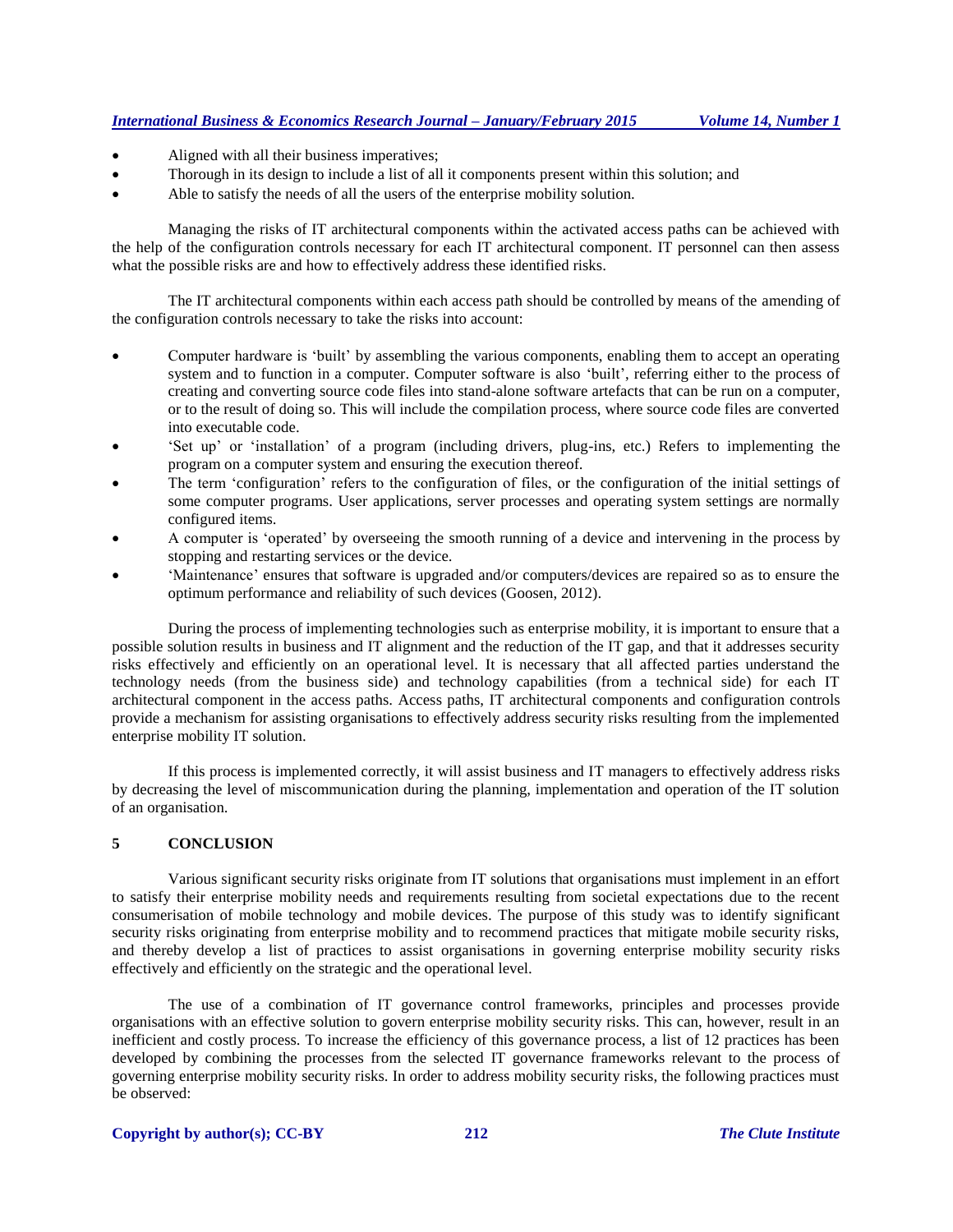- 1. Develop and manage an enterprise mobility security strategy
- 2. Develop an enterprise mobility security policy
- 3. Manage human resources
- 4. Be informed of the security requirements and ensure continued compliance with these requirements
- 5. Manage risks
- 6. Value, protect, track and manage assets
- 7. Manage service level agreements and suppliers
- 8. Design and implement proper change controls and project-management practices and procedures
- 9. Ensure sufficient back-up procedures, business continuity and disaster recovery
- 10. Monitor, evaluate and improve the mitigating controls implemented within the established enterprise mobility solution
- 11. Report to stakeholders
- 12. Implement the applicable control techniques placing reliance on configuration controls

## **AUTHOR INFORMATION**

## **Mrs Johanna Catherina Brand**

Having previously lectured financial accounting and worked as an external audit manager, Mrs Brand decided to focus on gaining international experience by pursuing further studies in business and financial management in the USA. E-mail: KarlienBrand@gmail.com

## **Mrs Wandi Kruger-Van Renen\***

Mrs Kruger-Van Renen is currently a lecturer in financial accounting, with previous experience lecturing information systems. After spending a few years working as an external auditor, she pursued a career at Stellenbosch University. Her interests lie in accounting education and teacher's education. E-mail: [WandivanRenen@sun.ac.za](mailto:WandivanRenen@sun.ac.za) (contact author)

#### **Mr Riaan Rudman**

Mr Rudman is a Senior Lecturer at Stellenbosch University. He lectures at an under- and post-graduate level. He spesialised in financial institutions before joining academia. His areas of interest lie in business management and acceptable corporate behaviour in an electronic environment and new technologies. E-mail[: RJRudman@sun.ac.za](mailto:RJRudman@sun.ac.za)

## **REFERENCES**

- 1. Apple. (2008). *iPhone App Store Downloads Top 10 Million in First Weekend* Retrieved from http://www.apple.com/pr/library/2008/07/14iPhone-App-Store-Downloads-Top-10-Million-in-First-Weekend.html.
- 2. Apple. (2013a). *Apple's App Store Marks Historic 50 Billionth Download* Retrieved from http://www.apple.com/pr/library/2013/05/16Apples-App-Store-Marks-Historic-50-Billionth-Download.html.
- 3. Apple. (2013b). *Apple Unveils iOS 7* Retrieved from http://www.apple.com/pr/library/2013/06/10Apple-Unveils-iOS-7.html.
- 4. Azim, R. & Hassan, A. (2013). Impact analysis of wireless and mobile technology on business management strategies. *Information and Knowledge Management, 3*(2), 141-150.
- 5. Boshoff, W.H. (1990). A path context model for computer security phenomena in potentially non-secure environments. Unpublished doctoral dissertation. Johannesburg: University of Johannesburg.
- 6. Botha, R.A., Furnell, S.M. & Clarke, N.L. (2009). From desktop to mobile: Examining the security experience. *Computers & Security*, *28*(3), 130-137.
- 7. Burkhart, T., Krumeich, J., Werth, D., & Loos, P. (2011). Analyzing the business model concept A comprehensive classification of literature. Unpublished paper delivered at the Thirty-Second International Conference on Information Systems. Shanghai, China. 5 December.
- 8. Chen, L. (2010). Business–IT alignment maturity of companies in China. *Information & Management, 47*(1), 9-16.
- 9. Cuddy, C. (2009). Mobile computing. *Journal of Electronic Resources in Medical Libraries*, *6*(1), 64-68.

#### **Copyright by author(s); CC-BY 213** *The Clute Institute*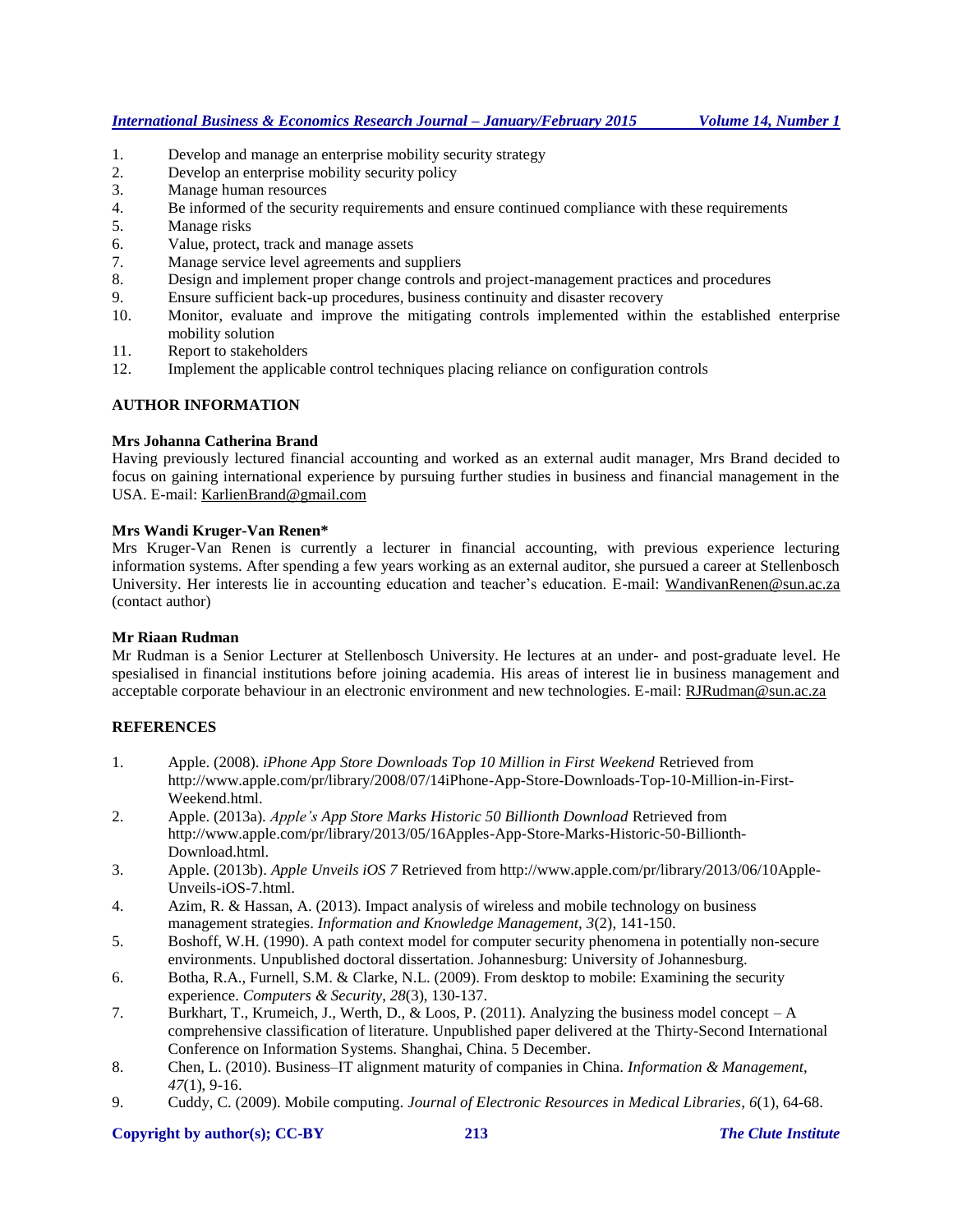- 10. Deloitte. (2013). *Tech Trends 2013, Elements of postdigital* Retrieved from http://www.deloitte.com/view/en\_ZA/za/services/consulting/technology/tech-trends-2013/index.htm.
- 11. *Gartner's IT Glossary*. (2013). Retrieved from http://www.gartner.com/it-glossary/m-business-mobilebusiness.
- 12. Ghoda, A. (2009). Mobile applications and Silverlight, in A. Ghoda, *Pro Silverlight for the Enterprise,* pp. 249-266, New York: Apress.
- 13. Ghosh, A., Gajar, P.K. & Rai, S. (2013). Bring your own device (BYOD): Security risks and mitigating strategies. *Journal of Global Research in Computer Science, 4*(4), 62-70.
- 14. Global Stats. (2013). Retrieved from http://gs.statcounter.com/#mobile\_vs\_desktop-ww-monthly-201207- 201307.
- 15. Goosen, R. (2012). The development of an integrated framework in order to implement information technology governance principles at a strategic and operational level for medium- to large-sized South African business. Unpublished master's dissertation. Stellenbosch: Stellenbosch University.
- 16. IBM. (2012). *The business-IT gap: A key challenge* Retrieved from http://www.almaden.ibm.com/coevolution/pdf/mcdavid.pdf.
- 17. Institute of Directors Southern Africa. (2009). *King Report on corporate governance for South Africa (King III)* Retrieved from http://www.iodsa.co.za.
- 18. International Telecommunication Union. (2013). *The world in 2013, ICT facts and figures* Retrieved from http://www.itu.int/en/ITU-D/Statistics/Documents/facts/ICTFactsFigures2013.pdf.
- 19. ISACA. (2010). *White paper on Securing Mobile Devices* Retrieved from http://www.isaca.org/Knowledge-Center/Research/ResearchDeliverables/Pages/Securing-Mobile-Devices.aspx.
- 20. ISACA. (2012). *Securing Mobile Devices Using COBIT 5 for Information Security* Retrieved from http://www.isaca.org/Knowledge-Center/Research/ResearchDeliverables/Pages/Securing-Mobile-Devices-Using-COBIT-5-for-Information-Security.aspx.
- 21. ISO27001 Security. (2013). Retrieved from http://www.iso27001security.com/index.html.
- 22. ISO/IEC. (2012). *ISO/IEC 27000:2012 Information technology – Security techniques – Information security management systems – Overview and vocabulary* Retrieved from http://standards.iso.org/ittf/PubliclyAvailableStandards/index.html.
- 23. IT Governance Institute. (2003). *Board briefing on IT governance*, 2<sup>nd</sup> edition Retrieved from http://www.isaca.org/Knowledge-Center/Research/ResearchDeliverables/Pages/Board-Briefing-on-IT-Governance-2nd-Edition.aspx.
- 24. IT Governance Institute. (2008). *Aligning CobiT 4.1, ITIL V3 and ISO/IEC 27002 for Business Benefit* Retrieved from http://www.isaca.org/Knowledge-Center/Research/Documents/Aligning-COBIT,ITILV3,ISO27002-Bus-Benefit-12Nov08-Research.pdf.
- 25. IT Governance Institute. (2012). *COBIT 5* Retrieved from http://www.isaca.org/COBIT/Pages/COBIT-5- Framework-product-page.aspx.
- 26. Khokhar, R. (2006). Smartphones A call for better safety on the move. *Network Security*, *2006*(4), 6-7.
- 27. Kruger, W. & Rudman, R. (2013). Strategic alignment of application software packages and business processes using PRINCE2. *International Business & Economic Research Journal, 12*(10), 1239-1260.
- 28. Luftman, J., & Ben-Zvi, T. (2011). Key issues for IT executives 2011: Cautious optimism in uncertain economic times. *MIS Quarterly Executive*,*10*(4), 203-212.
- 29. Luftman, J., Papp, R., & Brier, T. (1999). Enablers and inhibitors of business-IT alignment. *Communications of the AIS, 1*(3), 1-30.
- 30. Meeker, M. & Wu, L. (2013). *2013 Internet Trends* [Online]. http://www.kpcb.com/insights/2013-internettrends.
- 31. Miller, A. (2004). PDA security concerns. *Network Security*, *2004*(7), 8-10.
- 32. Milligan, P.M. & Hutcheson, D. (2007). Business Risks and Security Assessment for Mobile Devices, in *Proceedings of the 8th WSEAS Int. Conference on Mathematics and Computers in Business and Economics.* Vancouver: World Scientific and Engineering Academy and Society, pp. 189-193.
- 33. Năstase, P., Năstase, F. & Ionescu, C. (2009). Challenges generated by the implementation of the IT standards CobiT 4.1, ITIL v3 and ISO/IEC 27002 in enterprises. *Economic Computation & Economic Cybernetics Studies & Research*, *43*(3), 5-20.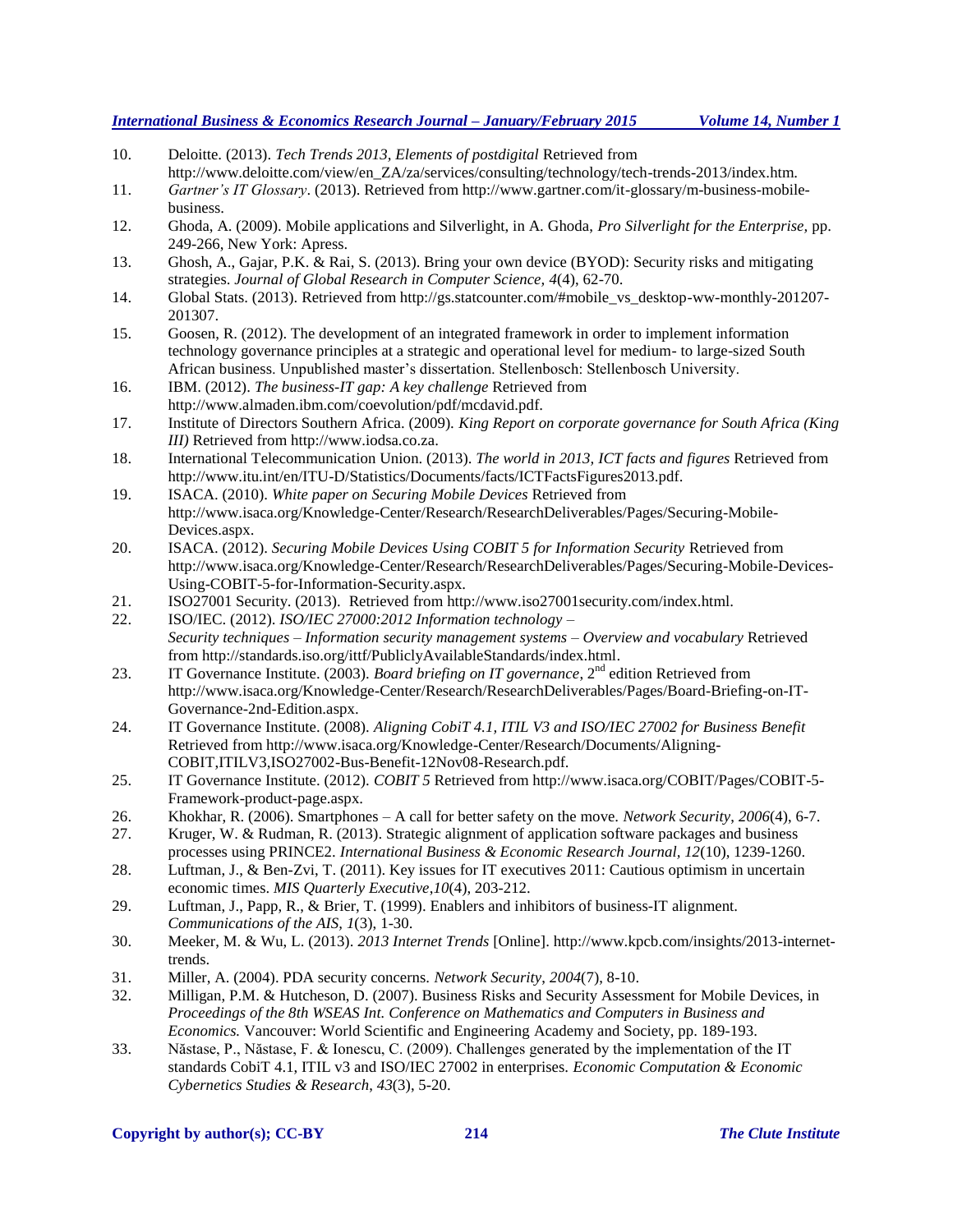| 34. | OWASP. (2011). OWASP Top 10 Mobile Risks Retrieved from                                                 |
|-----|---------------------------------------------------------------------------------------------------------|
|     | https://www.owasp.org/index.php/Mobile#tab=Top_Ten_Mobile_Risks.                                        |
| 35. | Portio Research. (2013). Portio Research Mobile Factbook 2013 Retrieved from                            |
|     | http://www.portioresearch.com/media/3986/Portio%20Research%20Mobile%20Factbook%202013.pdf.              |
| 36. | Ross, R.S. (2011). NIST Special Publication 800-39, Managing Information Security Risk: Organization,   |
|     | Mission, and Information System View Retrieved from http://www.nist.gov/manuscript-publication-         |
|     | search.cfm?pub_id=908030.                                                                               |
| 37. | Rowsell-Jones, A., Jones, N. & Basso, M. (2011). Executive Summary: Capturing Business Value From       |
|     | Mass-Market Mobile Technologies Retrieved from http://www.gartner.com/id=1779628.                       |
| 38. | Rudman, R.J. (2010). Framework to identify and manage risks in web 2.0 applications. African Journal of |
|     | Business Management, 4(13), 3251-3264.                                                                  |
| 39. | Sidhu, B.S. (2013). Demystifying business IT alignment. International Journal of Science & Technology,  |
|     | $3(1), 20-26.$                                                                                          |
| 40. | Souppaya, M. & Scarfone, K. (2013). NIST Special Publication 800-124 Revision 1, Guidelines for         |
|     | Managing the Security of Mobile Devices in the Enterprise Retrieved from                                |
|     | http://csrc.nist.gov/publications/nistpubs/800-124/SP800-124.pdf.                                       |
| 41. | Štemberger, M.I., Manfreda, A. & Kovačič, A. (2011). Achieving top management support with business     |
|     | knowledge and role of IT/IS personnel. International Journal of Information Management, 31(5), 428-436. |
| 42. | Sylvester, A., Tate, M. & Johnstone, D. (2011). Beyond synthesis: Re-presenting heterogeneous research  |
|     | literature. Behaviour & Information Technology. DOI: 10.1080/0144929X.2011.624633.                      |
| 43. | Symantec. (2012). 2012 State of Mobility Survey Retrieved from                                          |
|     | http://www.symantec.com/en/za/content/en/us/about/media/pdfs/b-state_of_mobility_survey_2012.en-        |
|     | us.pdf.                                                                                                 |
| 44. | United States Census Bureau. (2013). Retrieved from http://www.census.gov/popclock/.                    |
| 45. | Van der Meulen, R. (2012). Gartner Says 821 Million Smart Devices Will Be Purchased Worldwide in        |
|     | 2012; Sales to Rise to 1.2 Billion in 2013 Retrieved from http://www.gartner.com/newsroom/id/2227215.   |
| 46. | Wagner, E.D. (2008). Realizing the promises of mobile learning. Journal of Computing in Higher          |
|     | <i>Education, 20(2), 4-14.</i>                                                                          |

- 47. Webb, P., Pollard, C. & Ridley, G. (2006). Attempting to define IT governance: Wisdom or folly?, in *Proceedings of the 39th Annual Hawaii International Conference on System Sciences (HICSS).* Kauia, Hawaii: IEEE. pp. 194-204.
- 48. Welling, G.S. (1999). Designing adaptive environment-aware applications for mobile computing. Unpublished doctoral dissertation. Rutgers, The State University of New Jersey.
- 49. Webster, J. & Watson, R.T. (2002). *Analyzing the past to prepare for the future: Writing a literature review.* MIS Quarterly, *26*(2), xiii-xxiii.
- 50. Worldometers. (2013). Retrieved from http://www.worldometers.info/world-population/#pastfuture.
- 51. Zissis, D. & Lekkas, D. (2012). Addressing cloud computing security issues. *Future Generation Computer Systems*, *28*(3), 583-592.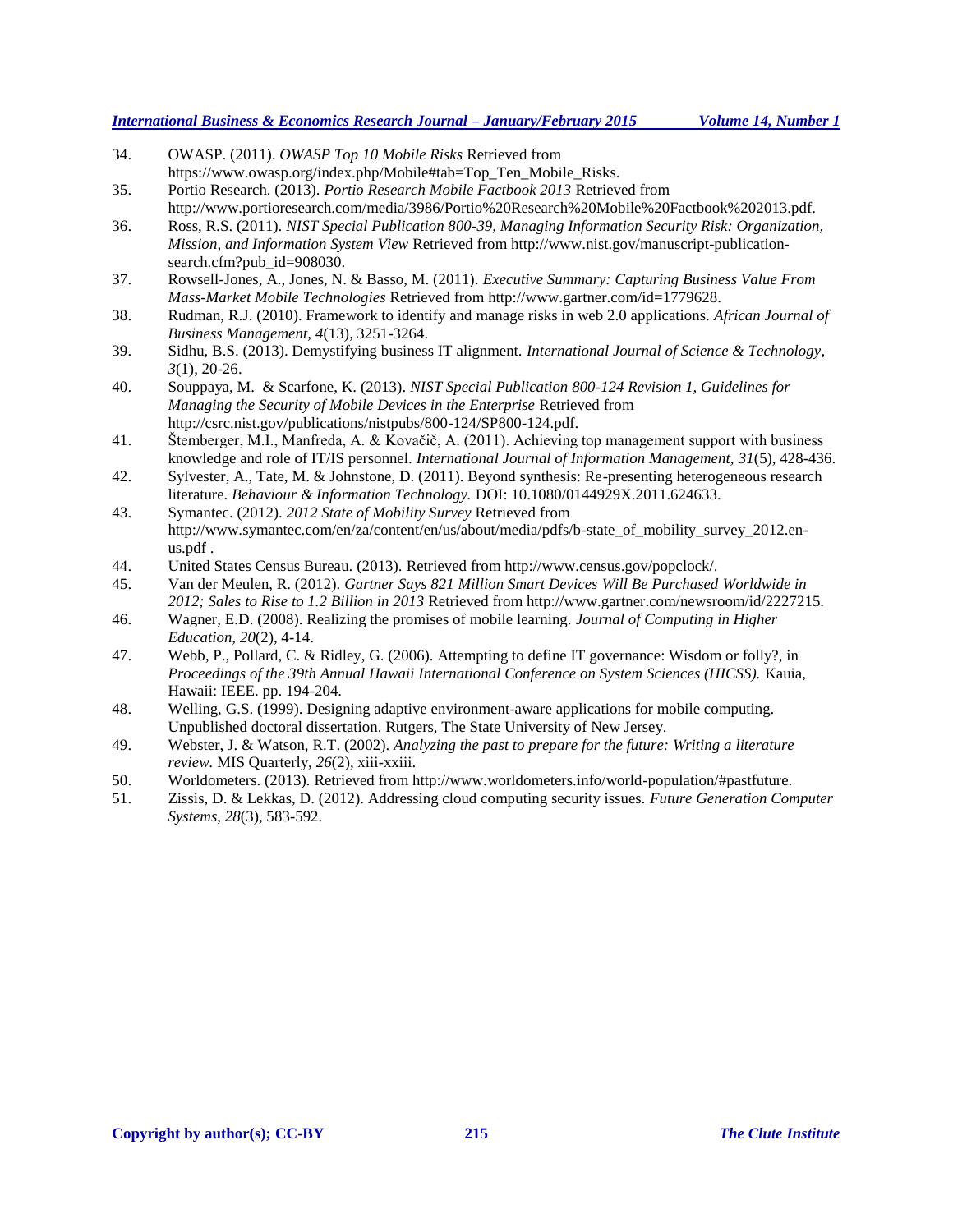# **APPENDIX A**

The enterprise mobility security risks  $(R1 - R4)$ , as identified in Section 3.1, are mapped to the processes listed in the IT governance frameworks that are relevant in addressing these security risks. This matrix is used to assess which processes are most significant and should be implemented by organisations to effectively govern enterprise mobility security risks. In light of the high-level of overlap, the processes were also consolidated into 12 proposed practises (PP1- PP12) as presented in Table A.1 to A.4. The shaded blocks denoted the applicable process relating to the risk and proposed practise.

|   | <b>Table A.I.</b> Mapping Security Kisks To CODIT 3 |       |              |                                                  |   |     |     |     |    |             |     |     |            |             |             |      |
|---|-----------------------------------------------------|-------|--------------|--------------------------------------------------|---|-----|-----|-----|----|-------------|-----|-----|------------|-------------|-------------|------|
| Σ | $\mathbb{R}^2$                                      | $E_3$ | $\mathbf{K}$ | <b>COBIT 5 process</b>                           | F | PP2 | PP3 | PP4 | Яă | $_{\rm bd}$ | PР7 | PP8 | <b>FP9</b> | <b>DLdd</b> | <b>PP11</b> | PP12 |
|   |                                                     |       |              | <b>Evaluate, Direct And Monitor</b>              |   |     |     |     |    |             |     |     |            |             |             |      |
|   |                                                     |       |              | EDM01 Ensure governance framework setting and    |   |     |     |     |    |             |     |     |            |             |             |      |
|   |                                                     |       |              | maintenance                                      |   |     |     |     |    |             |     |     |            |             |             |      |
|   |                                                     |       |              | EDM02 Ensure benefits delivery                   |   |     |     |     |    |             |     |     |            |             |             |      |
|   |                                                     |       |              | EDM03 Ensure risk optimisation                   |   |     |     |     |    |             |     |     |            |             |             |      |
|   |                                                     |       |              | EDM04 Ensure resource optimisation               |   |     |     |     |    |             |     |     |            |             |             |      |
|   |                                                     |       |              | EDM05 Ensure stakeholder transparency            |   |     |     |     |    |             |     |     |            |             |             |      |
|   |                                                     |       |              | <b>Align, Plan And Organise</b>                  |   |     |     |     |    |             |     |     |            |             |             |      |
|   |                                                     |       |              | APO01 Manage the IT Management Framework         |   |     |     |     |    |             |     |     |            |             |             |      |
|   |                                                     |       |              | APO02 Manage Strategy                            |   |     |     |     |    |             |     |     |            |             |             |      |
|   |                                                     |       |              | APO03 Manage Enterprise Architecture             |   |     |     |     |    |             |     |     |            |             |             |      |
|   |                                                     |       |              | APO04 Manage Innovation                          |   |     |     |     |    |             |     |     |            |             |             |      |
|   |                                                     |       |              | APO05 Manage Portfolio                           |   |     |     |     |    |             |     |     |            |             |             |      |
|   |                                                     |       |              | APO06 Manage Budget and Costs                    |   |     |     |     |    |             |     |     |            |             |             |      |
|   |                                                     |       |              | <b>APO07 Manage Human Resources</b>              |   |     |     |     |    |             |     |     |            |             |             |      |
|   |                                                     |       |              | APO08 Manage Relationships                       |   |     |     |     |    |             |     |     |            |             |             |      |
|   |                                                     |       |              | APO09 Manage Service Agreements                  |   |     |     |     |    |             |     |     |            |             |             |      |
|   |                                                     |       |              | <b>APO10 Manage Suppliers</b>                    |   |     |     |     |    |             |     |     |            |             |             |      |
|   |                                                     |       |              | <b>APO11Manage Quality</b>                       |   |     |     |     |    |             |     |     |            |             |             |      |
|   |                                                     |       |              | APO12 Manage risk                                |   |     |     |     |    |             |     |     |            |             |             |      |
|   |                                                     |       |              | APO13 Manage security                            |   |     |     |     |    |             |     |     |            |             |             |      |
|   |                                                     |       |              | <b>Build, Acquire And Implement</b>              |   |     |     |     |    |             |     |     |            |             |             |      |
|   |                                                     |       |              | <b>BAI01 Manage Programmes and Projects</b>      |   |     |     |     |    |             |     |     |            |             |             |      |
|   |                                                     |       |              | <b>BAI02 Manage Requirements Definition</b>      |   |     |     |     |    |             |     |     |            |             |             |      |
|   |                                                     |       |              | BAI03 Manage Solutions Identification and Build  |   |     |     |     |    |             |     |     |            |             |             |      |
|   |                                                     |       |              | BAI04 Manage Availability and Capacity           |   |     |     |     |    |             |     |     |            |             |             |      |
|   |                                                     |       |              | BAI05 Manage Organisational Change Enablement    |   |     |     |     |    |             |     |     |            |             |             |      |
|   |                                                     |       |              | <b>BAI06 Manage Changes</b>                      |   |     |     |     |    |             |     |     |            |             |             |      |
|   |                                                     |       |              | BAI07 Manage Change Acceptance and Transitioning |   |     |     |     |    |             |     |     |            |             |             |      |
|   |                                                     |       |              | <b>BAI08 Manage Knowledge</b>                    |   |     |     |     |    |             |     |     |            |             |             |      |
|   |                                                     |       |              | <b>BAI09 Manage Assets</b>                       |   |     |     |     |    |             |     |     |            |             |             |      |
|   |                                                     |       |              | <b>BAI10</b> Manage Configuration                |   |     |     |     |    |             |     |     |            |             |             |      |
|   |                                                     |       |              | <b>Deliver, Service And Support</b>              |   |     |     |     |    |             |     |     |            |             |             |      |
|   |                                                     |       |              | <b>DSS01</b> Manage Operations                   |   |     |     |     |    |             |     |     |            |             |             |      |
|   |                                                     |       |              | DSS02 Manage Service Requests and Incidents      |   |     |     |     |    |             |     |     |            |             |             |      |
|   |                                                     |       |              | DSS03 Manage Problems                            |   |     |     |     |    |             |     |     |            |             |             |      |
|   |                                                     |       |              | <b>DSS04 Manage Continuity</b>                   |   |     |     |     |    |             |     |     |            |             |             |      |
|   |                                                     |       |              | <b>DSS05 Manage Security Services</b>            |   |     |     |     |    |             |     |     |            |             |             |      |
|   |                                                     |       |              | <b>DSS06 Manage Business Process Controls</b>    |   |     |     |     |    |             |     |     |            |             |             |      |
|   |                                                     |       |              | <b>Monitor, Evaluate And Assess</b>              |   |     |     |     |    |             |     |     |            |             |             |      |
|   |                                                     |       |              | MEA01 Monitor, Evaluate and Assess Performance   |   |     |     |     |    |             |     |     |            |             |             |      |
|   |                                                     |       |              | and Conformance                                  |   |     |     |     |    |             |     |     |            |             |             |      |
|   |                                                     |       |              | MEA02 Monitor, Evaluate and Assess the System of |   |     |     |     |    |             |     |     |            |             |             |      |
|   |                                                     |       |              | <b>Internal Control</b>                          |   |     |     |     |    |             |     |     |            |             |             |      |
|   |                                                     |       |              | MEA03 Monitor, Evaluate and Assess Compliance    |   |     |     |     |    |             |     |     |            |             |             |      |
|   |                                                     |       |              | with External Requirements                       |   |     |     |     |    |             |     |     |            |             |             |      |

Table A.1: Mapping Security Risks To COBIT 5

**Copyright by author(s); CC-BY 216** *The Clute Institute*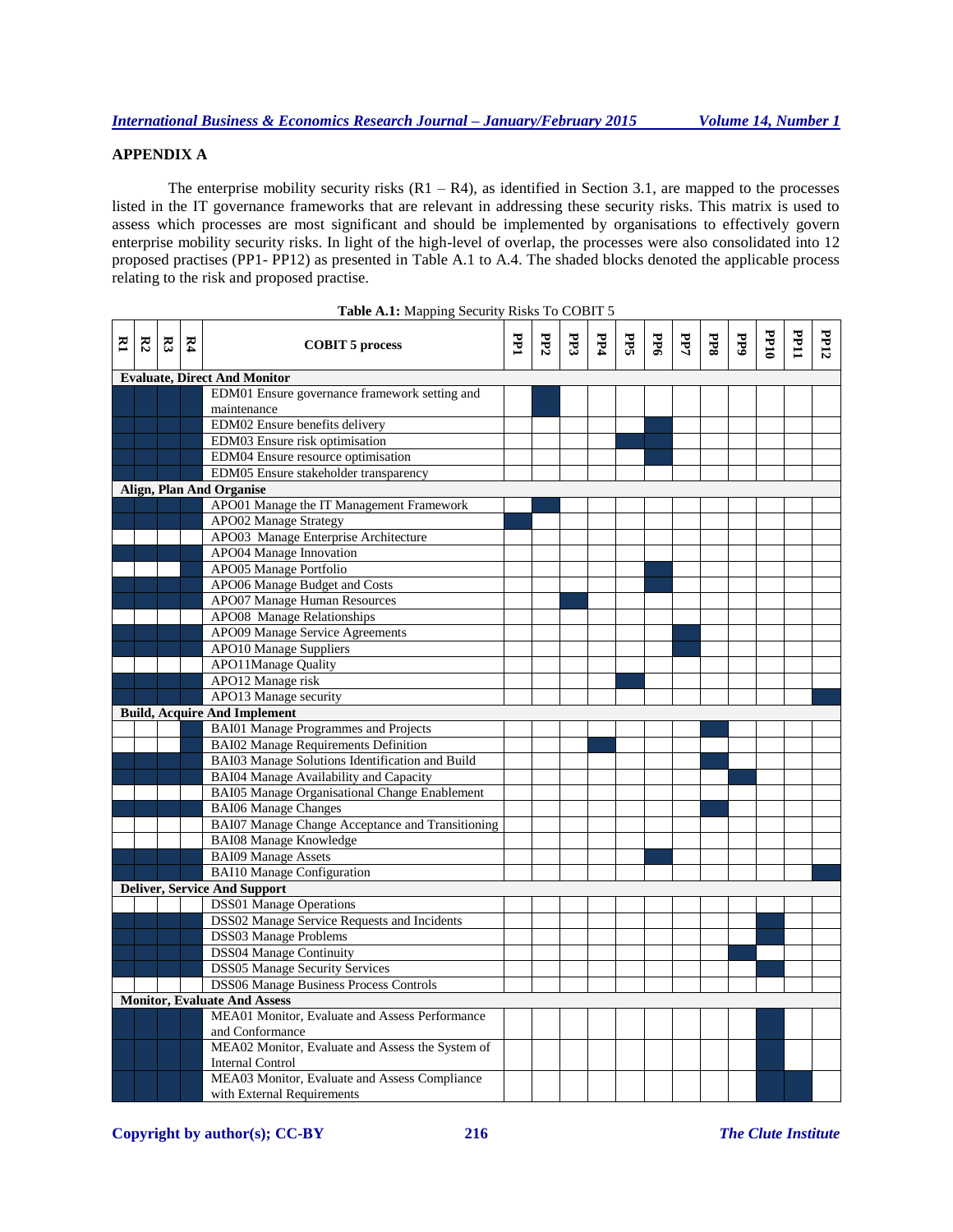|   | Table A.2: Mapping Security Risks To ITIL |                |                           |                                             |     |     |     |  |                            |     |     |     |     |             |      |      |
|---|-------------------------------------------|----------------|---------------------------|---------------------------------------------|-----|-----|-----|--|----------------------------|-----|-----|-----|-----|-------------|------|------|
| Σ | K                                         | $\mathbb{R}^3$ | $\mathbf{K}$              | <b>ITIL</b> process                         | PP1 | PP2 | PP3 |  | $\left \frac{E}{E}\right $ | PP6 | PP7 | PP8 | PP9 | <b>DP10</b> | PP11 | PP12 |
|   |                                           |                | <b>Service Strategy</b>   |                                             |     |     |     |  |                            |     |     |     |     |             |      |      |
|   |                                           |                |                           | <b>Strategy Management for IT Services</b>  |     |     |     |  |                            |     |     |     |     |             |      |      |
|   |                                           |                |                           | Service Portfolio Management                |     |     |     |  |                            |     |     |     |     |             |      |      |
|   |                                           |                |                           | Financial Management for IT Services        |     |     |     |  |                            |     |     |     |     |             |      |      |
|   |                                           |                |                           | <b>Demand Management</b>                    |     |     |     |  |                            |     |     |     |     |             |      |      |
|   |                                           |                |                           | <b>Business Relationship Management</b>     |     |     |     |  |                            |     |     |     |     |             |      |      |
|   | <b>Service Design</b>                     |                |                           |                                             |     |     |     |  |                            |     |     |     |     |             |      |      |
|   |                                           |                |                           | Service Catalogue Management                |     |     |     |  |                            |     |     |     |     |             |      |      |
|   |                                           |                |                           | Service-level Management                    |     |     |     |  |                            |     |     |     |     |             |      |      |
|   |                                           |                |                           | Supplier Management                         |     |     |     |  |                            |     |     |     |     |             |      |      |
|   |                                           |                |                           | Capacity Management                         |     |     |     |  |                            |     |     |     |     |             |      |      |
|   |                                           |                |                           | <b>Availability Management</b>              |     |     |     |  |                            |     |     |     |     |             |      |      |
|   |                                           |                |                           | <b>IT Service Continuity Management</b>     |     |     |     |  |                            |     |     |     |     |             |      |      |
|   |                                           |                |                           | <b>Information Security Management</b>      |     |     |     |  |                            |     |     |     |     |             |      |      |
|   |                                           |                |                           | Design Coordination                         |     |     |     |  |                            |     |     |     |     |             |      |      |
|   |                                           |                | <b>Service Transition</b> |                                             |     |     |     |  |                            |     |     |     |     |             |      |      |
|   |                                           |                |                           | Project Management (Transition Planning and |     |     |     |  |                            |     |     |     |     |             |      |      |
|   |                                           |                |                           | Support)                                    |     |     |     |  |                            |     |     |     |     |             |      |      |
|   |                                           |                |                           | <b>Change Management</b>                    |     |     |     |  |                            |     |     |     |     |             |      |      |
|   |                                           |                |                           | Service Asset and Configuration Management  |     |     |     |  |                            |     |     |     |     |             |      |      |
|   |                                           |                |                           | Release and Deployment Management           |     |     |     |  |                            |     |     |     |     |             |      |      |
|   |                                           |                |                           | Knowledge Management                        |     |     |     |  |                            |     |     |     |     |             |      |      |
|   |                                           |                |                           | Service Validation and Testing              |     |     |     |  |                            |     |     |     |     |             |      |      |
|   |                                           |                |                           | Change Evaluation                           |     |     |     |  |                            |     |     |     |     |             |      |      |
|   |                                           |                |                           | <b>Event Management</b>                     |     |     |     |  |                            |     |     |     |     |             |      |      |
|   |                                           |                |                           | <b>Incident Management</b>                  |     |     |     |  |                            |     |     |     |     |             |      |      |
|   |                                           |                |                           | Problem Management                          |     |     |     |  |                            |     |     |     |     |             |      |      |
|   |                                           |                |                           | <b>Request Fulfilment</b>                   |     |     |     |  |                            |     |     |     |     |             |      |      |
|   |                                           |                |                           | Access Management                           |     |     |     |  |                            |     |     |     |     |             |      |      |
|   |                                           |                |                           | <b>Continual Service Improvement</b>        |     |     |     |  |                            |     |     |     |     |             |      |      |
|   |                                           |                |                           | Seven-step improvement                      |     |     |     |  |                            |     |     |     |     |             |      |      |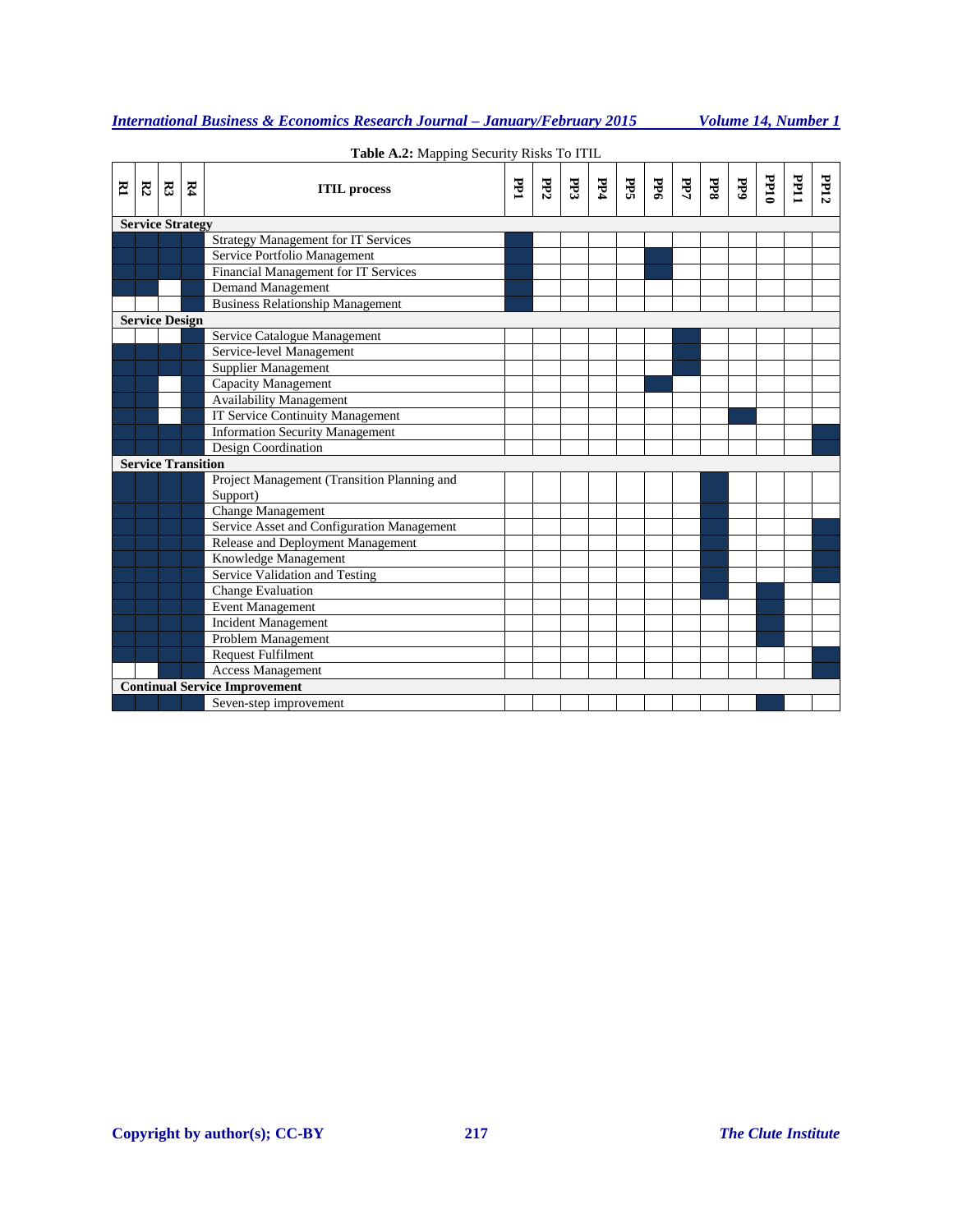| <b>International Business &amp; Economics Research Journal – January/February 2015</b> | Volume 14. Number 1 |
|----------------------------------------------------------------------------------------|---------------------|
|                                                                                        |                     |

| Σ | $E_2$ | $\mathbb{R}^3$ | $\mathbb{R}^4$ | ISO27002 process                                                                               | FPI | PP2 | <b>PP3</b> | PP4 | PPS | PP6 | PP7 | <b>PP8</b> | PP9 | <b>DLdd</b> | FP11 | PP12 |
|---|-------|----------------|----------------|------------------------------------------------------------------------------------------------|-----|-----|------------|-----|-----|-----|-----|------------|-----|-------------|------|------|
|   |       |                |                | Establish a security policy                                                                    |     |     |            |     |     |     |     |            |     |             |      |      |
|   |       |                |                | Establish an internal security organisation                                                    |     |     |            |     |     |     |     |            |     |             |      |      |
|   |       |                |                | Control external party use of the organisation's                                               |     |     |            |     |     |     |     |            |     |             |      |      |
|   |       |                |                | information                                                                                    |     |     |            |     |     |     |     |            |     |             |      |      |
|   |       |                |                | Establish responsibility for the organisation's mobile                                         |     |     |            |     |     |     |     |            |     |             |      |      |
|   |       |                |                | devices and other IT assets necessary to secure the                                            |     |     |            |     |     |     |     |            |     |             |      |      |
|   |       |                |                | organisation's information                                                                     |     |     |            |     |     |     |     |            |     |             |      |      |
|   |       |                |                | Use an information classification system                                                       |     |     |            |     |     |     |     |            |     |             |      |      |
|   |       |                |                | Emphasise security prior to employment                                                         |     |     |            |     |     |     |     |            |     |             |      |      |
|   |       |                |                | Emphasise security during employment                                                           |     |     |            |     |     |     |     |            |     |             |      |      |
|   |       |                |                | Emphasise security at termination of employment                                                |     |     |            |     |     |     |     |            |     |             |      |      |
|   |       |                |                | Use secure areas to protect facilities                                                         |     |     |            |     |     |     |     |            |     |             |      |      |
|   |       |                |                | Protect the organisation's mobile devices and other IT                                         |     |     |            |     |     |     |     |            |     |             |      |      |
|   |       |                |                | resources                                                                                      |     |     |            |     |     |     |     |            |     |             |      |      |
|   |       |                |                | Establish procedures and responsibilities                                                      |     |     |            |     |     |     |     |            |     |             |      |      |
|   |       |                |                | Control third party service delivery                                                           |     |     |            |     |     |     |     |            |     |             |      |      |
|   |       |                |                | Carry out future system planning activities                                                    |     |     |            |     |     |     |     |            |     |             |      |      |
|   |       |                |                | Protect against malicious and mobile code                                                      |     |     |            |     |     |     |     |            |     |             |      |      |
|   |       |                |                | Establish back-up procedures                                                                   |     |     |            |     |     |     |     |            |     |             |      |      |
|   |       |                |                | Protect computer networks                                                                      |     |     |            |     |     |     |     |            |     |             |      |      |
|   |       |                |                | Control how media are handled                                                                  |     |     |            |     |     |     |     |            |     |             |      |      |
|   |       |                |                | Protect exchange of information                                                                |     |     |            |     |     |     |     |            |     |             |      |      |
|   |       |                |                | Protect electronic commerce services                                                           |     |     |            |     |     |     |     |            |     |             |      |      |
|   |       |                |                | Monitor information processing facilities                                                      |     |     |            |     |     |     |     |            |     |             |      |      |
|   |       |                |                | Control access to information                                                                  |     |     |            |     |     |     |     |            |     |             |      |      |
|   |       |                |                | Manage user access rights                                                                      |     |     |            |     |     |     |     |            |     |             |      |      |
|   |       |                |                | Encourage good access practices                                                                |     |     |            |     |     |     |     |            |     |             |      |      |
|   |       |                |                | Control access to network services                                                             |     |     |            |     |     |     |     |            |     |             |      |      |
|   |       |                |                | Control access to operating systems                                                            |     |     |            |     |     |     |     |            |     |             |      |      |
|   |       |                |                | Control access to applications and systems                                                     |     |     |            |     |     |     |     |            |     |             |      |      |
|   |       |                |                | Protect mobile and teleworking facilities                                                      |     |     |            |     |     |     |     |            |     |             |      |      |
|   |       |                |                | Identify information system security requirements                                              |     |     |            |     |     |     |     |            |     |             |      |      |
|   |       |                |                | Make sure that applications process information<br>correctly                                   |     |     |            |     |     |     |     |            |     |             |      |      |
|   |       |                |                | Use cryptographic controls to protect the                                                      |     |     |            |     |     |     |     |            |     |             |      |      |
|   |       |                |                | organisation's information<br>Protect and control the organisation's system files              |     |     |            |     |     |     |     |            |     |             |      |      |
|   |       |                |                |                                                                                                |     |     |            |     |     |     |     |            |     |             |      |      |
|   |       |                |                | Control development and support processes<br>Report information security events and weaknesses |     |     |            |     |     |     |     |            |     |             |      |      |
|   |       |                |                | Manage information security incidents and                                                      |     |     |            |     |     |     |     |            |     |             |      |      |
|   |       |                |                | improvements                                                                                   |     |     |            |     |     |     |     |            |     |             |      |      |
|   |       |                |                | Use continuity management to protect the                                                       |     |     |            |     |     |     |     |            |     |             |      |      |
|   |       |                |                | organisation's information                                                                     |     |     |            |     |     |     |     |            |     |             |      |      |
|   |       |                |                | Comply with legal requirements                                                                 |     |     |            |     |     |     |     |            |     |             |      |      |
|   |       |                |                | Perform security compliance reviews                                                            |     |     |            |     |     |     |     |            |     |             |      |      |
|   |       |                |                | Carry out controlled information system audits                                                 |     |     |            |     |     |     |     |            |     |             |      |      |

# **Table A.3:** Mapping Security Risks To ISO/IEC 27002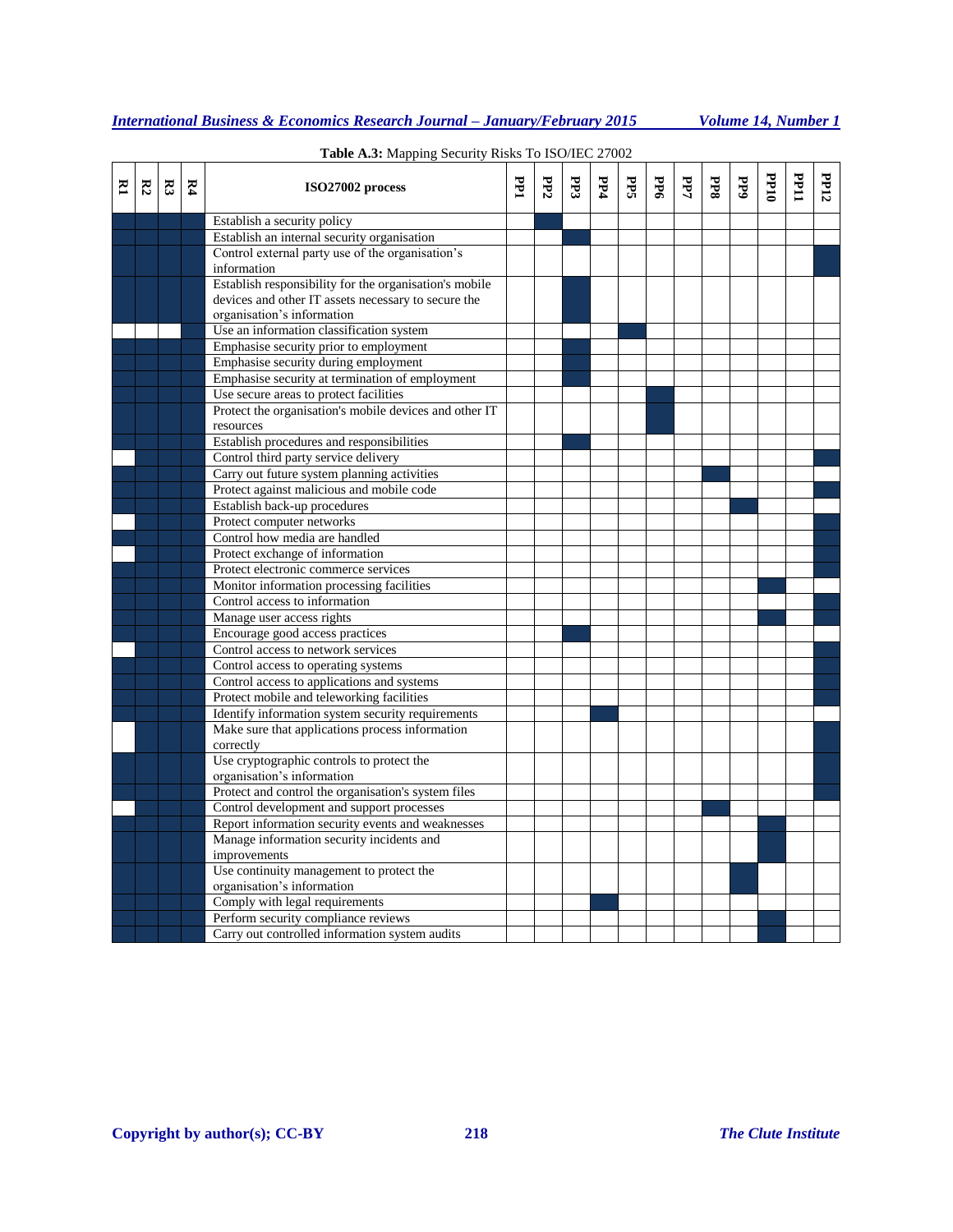| <b>International Business &amp; Economics Research Journal – January/February 2015</b> | Volume 14. Number 1 |
|----------------------------------------------------------------------------------------|---------------------|
|                                                                                        |                     |

| E | R2 | R3 | R4 | ISO27014 process                                                                                                                                   | FРI | PP2 | PP3 | PP4 | Яś | PP6 | PP7 | PP8 | $\overline{AB}$ | $\frac{1}{2}$ | <b>PP11</b> | PP12 |
|---|----|----|----|----------------------------------------------------------------------------------------------------------------------------------------------------|-----|-----|-----|-----|----|-----|-----|-----|-----------------|---------------|-------------|------|
|   |    |    |    | Ensure that business initiatives take into account<br>information security issues                                                                  |     |     |     |     |    |     |     |     |                 |               |             |      |
|   |    |    |    | Ensure that information security adequately supports<br>and sustains the business objectives                                                       |     |     |     |     |    |     |     |     |                 |               |             |      |
|   |    |    |    | Respond to information security performance result<br>and prioritise and initiate required actions                                                 |     |     |     |     |    |     |     |     |                 |               |             |      |
|   |    |    |    | Submit new information security projects with<br>significant impact to governing body                                                              |     |     |     |     |    |     |     |     |                 |               |             |      |
|   |    |    |    | Determine the organisation's risk appetite                                                                                                         |     |     |     |     |    |     |     |     |                 |               |             |      |
|   |    |    |    | Align information security objectives with business<br>objectives                                                                                  |     |     |     |     |    |     |     |     |                 |               |             |      |
|   |    |    |    | Promote a positive information security culture                                                                                                    |     |     |     |     |    |     |     |     |                 |               |             |      |
|   |    |    |    | Develop, approve and implement information security<br>strategy and policy                                                                         |     |     |     |     |    |     |     |     |                 |               |             |      |
|   |    |    |    | Allocate adequate investment and resources                                                                                                         |     |     |     |     |    |     |     |     |                 |               |             |      |
|   |    |    |    | Select appropriate performance metrics from a<br>business perspective                                                                              |     |     |     |     |    |     |     |     |                 |               |             |      |
|   |    |    |    | Assess the effectiveness of information security<br>performance                                                                                    |     |     |     |     |    |     |     |     |                 |               |             |      |
|   |    |    |    | Consider the changing business, legal and regulatory<br>environment and their potential impact on information<br>risk and information security     |     |     |     |     |    |     |     |     |                 |               |             |      |
|   |    |    |    | Ensure conformance with internal and external<br>requirements                                                                                      |     |     |     |     |    |     |     |     |                 |               |             |      |
|   |    |    |    | Report to external stakeholders that the organisation<br>practices a level of information security commensurate<br>with the nature of its business |     |     |     |     |    |     |     |     |                 |               |             |      |
|   |    |    |    | Notify executive management of the results of any                                                                                                  |     |     |     |     |    |     |     |     |                 |               |             |      |
|   |    |    |    | external reviews that have identified information                                                                                                  |     |     |     |     |    |     |     |     |                 |               |             |      |
|   |    |    |    | security issues, and request corrective actions                                                                                                    |     |     |     |     |    |     |     |     |                 |               |             |      |
|   |    |    |    | Recognise information concerning regulatory<br>obligations, stakeholders' expectations, and business                                               |     |     |     |     |    |     |     |     |                 |               |             |      |
|   |    |    |    | needs with regard to information security                                                                                                          |     |     |     |     |    |     |     |     |                 |               |             |      |
|   |    |    |    | Commission independent and objective opinions of<br>how it is complying with its accountability for the                                            |     |     |     |     |    |     |     |     |                 |               |             |      |
|   |    |    |    | desired level of information security                                                                                                              |     |     |     |     |    |     |     |     |                 |               |             |      |

## **Table A.4:** Mapping Security Risks To ISO/IEC 27014 Processes